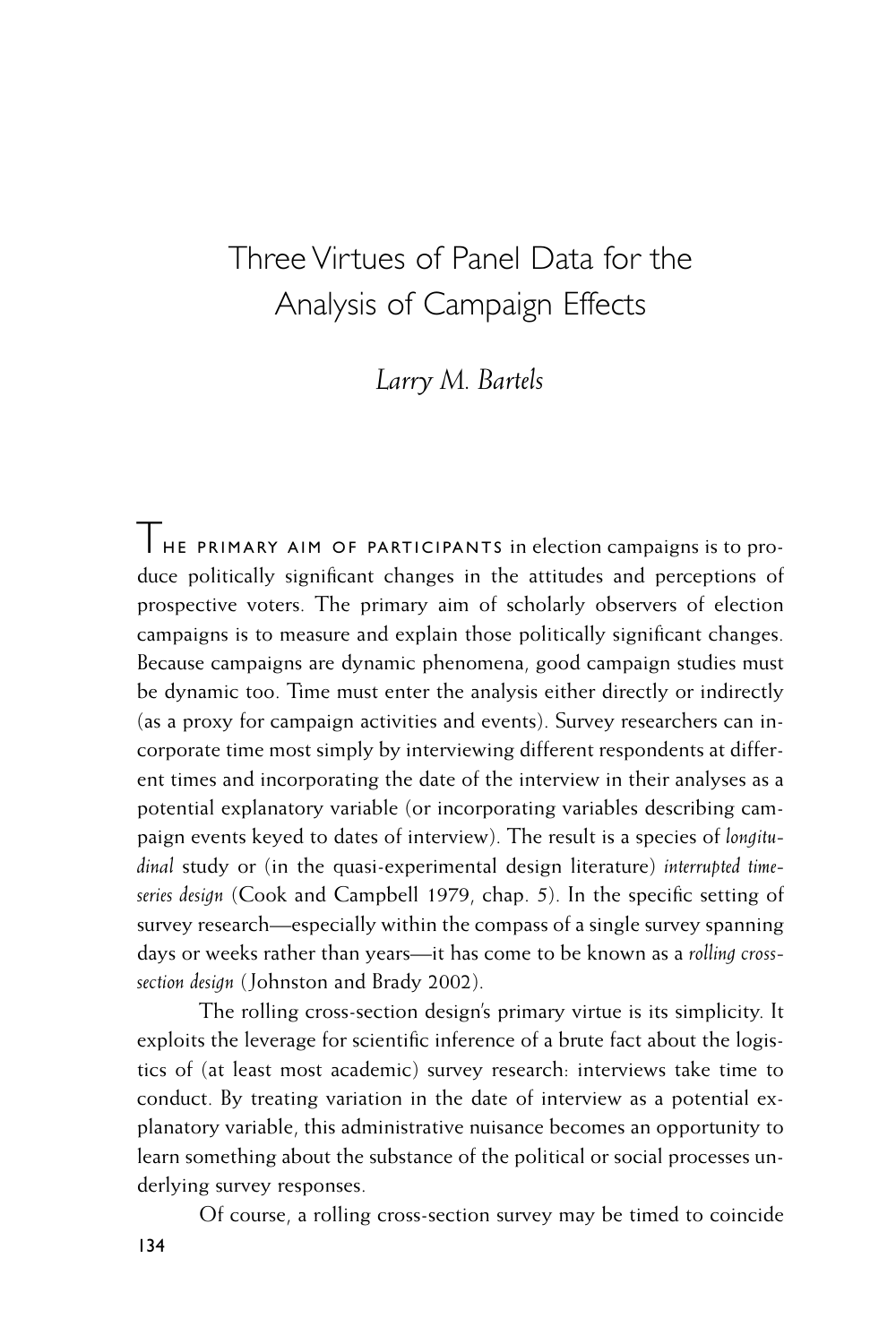with especially interesting political or social processes, as with the American National Election Studies (NES) 1984 Continuous Monitoring Survey, which was designed to capture the effects of primary campaigns, conventions, and other political events outside the time frame of the traditional NES preelection surveys (Bartels 1988). Moreover, artifactual differences in the characteristics of respondents interviewed at different times may be minimized by conscious attention to sampling procedures in the course of data collection, as with the 1988 Canadian Election Study's daily release of fresh sample replicates (Johnston et al. 1992, appendix A). But even in the absence of conscious attention to the implications of temporal variation in the course of data collection, analysts may come to realize that they are analyzing rolling cross-sections in more or less the same way that speakers come to realize that they are speaking prose. Thus, for example, Sanders (1996), Vavreck (1997), and Bartels (2000c; essay in this volume) have treated the traditional NES preelection surveys as two-month rolling crosssections, and Wright (1990, 1993) has used the date of NES postelection interviews to examine the deterioration of accuracy in vote reports, despite the fact that these surveys were designed and conducted with neither purpose in mind.

The other most common way to incorporate a dynamic element in survey design is to interview the same individuals at two or more points in time and attribute *changes* in their attitudes or perceptions to the effects of intervening events. This so-called *panel design* can provide more direct evidence of campaign effects than the rolling cross-section design, in the sense that change is observed in the responses of the same individuals rather than being inferred from comparisons of different survey respondents. On the other hand, the problem of attributing observed changes to specific intervening events is often more difficult with panel data, since many different events may intrude in the period between successive panel waves—from a few weeks to several months or much longer, as in the fouryear panel studies conducted by NES in 1956-58-60, 1972-74-76, and 1992-94-96 or the even longer political socialization panels analyzed by Jennings and Niemi (1981).

Panel designs have been especially prominent in the field of electoral studies. Significant campaign studies based primarily upon electionyear panel surveys include the classic Columbia studies of the 1940 and 1948 presidential campaigns (Lazarsfeld, Berelson, and Gaudet 1948; Berelson, Lazarsfeld, and McPhee 1954), the parallel television-era panel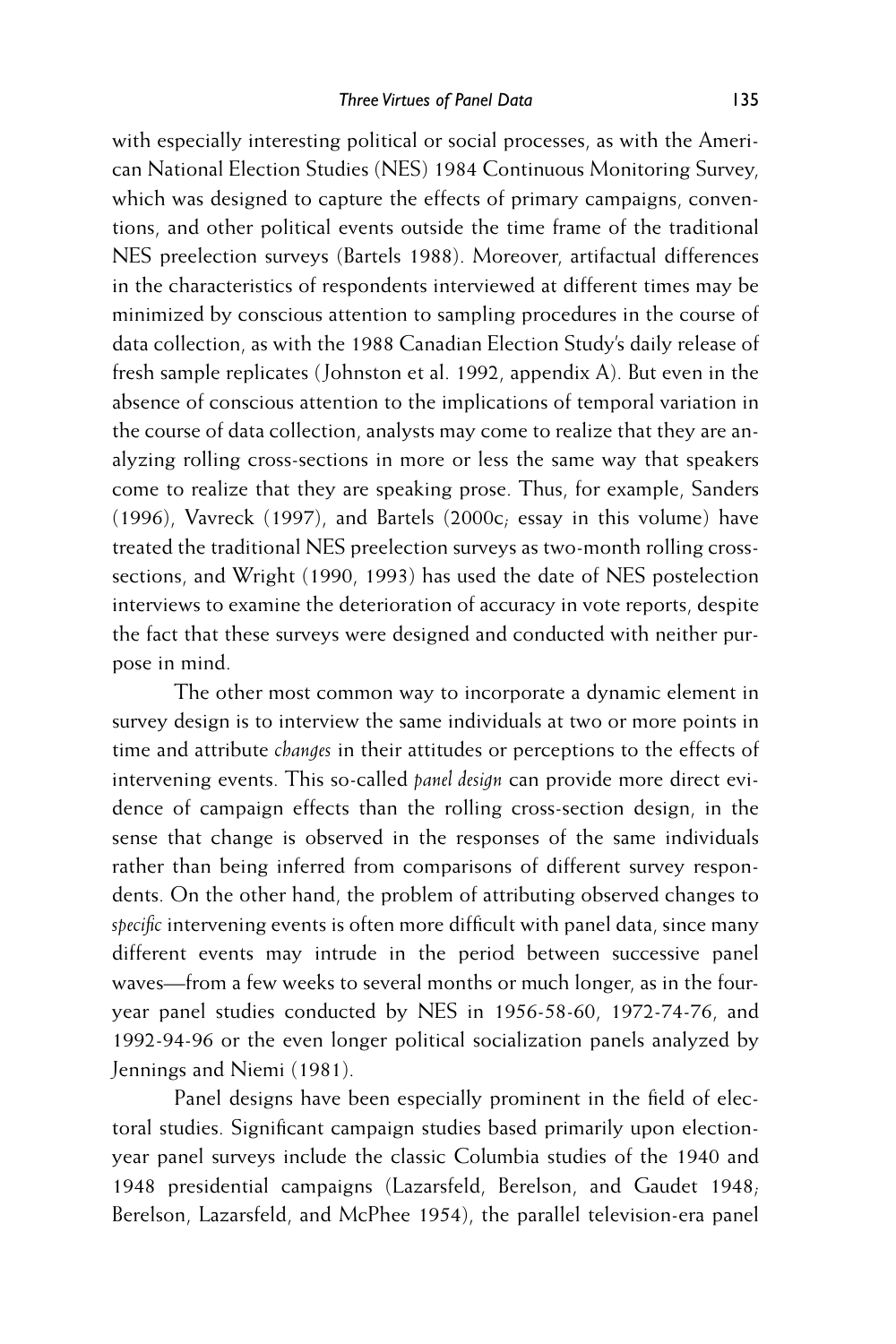studies of Patterson and McClure (1976) and Patterson (1980), and several studies based upon the 1980 NES election-year panel (Markus 1982; Bartels 1993; Finkel 1993). The recent efforts of Just et al. (1996) suggest that panel designs continue to appeal to scholars interested in capturing campaign effects.

The variety of significant campaign analyses based upon rolling cross-section surveys on the one hand and panel surveys on the other should be sufficient to demonstrate that neither approach represents an exclusive path to scientific progress in the field of electoral studies. Both will, no doubt, continue to provide important insights regarding the reactions of prospective voters to campaign events. However, scholarly assessments of the advantages and disadvantages of the two approaches seem to me to have been skewed—and scholarly exploitation of existing panel data seems to me to have been hampered—by insufficient appreciation of some of the specific analytic virtues of panel designs. Thus, my aim here is to outline what I consider to be the three primary advantages of panel data for the analysis of campaign effects.

(1) Panel data facilitate adjustments for measurement error in survey responses using Wiley and Wiley (1970) or other measurement models. Given the embarrassingly low reliability of typical measures of political attitudes and perceptions, adjustments for measurement error are essential for achieving plausible estimates of the magnitudes of many campaign effects.

(2) Panel data permit analyses of opinion change in which prior opinions appear as explanatory variables. Given the stability of typical political opinions and their modest correlations with relevant explanatory variables, direct measurement of prior opinions substantially increases the efficiency of statistical estimation and provides crucial perspective on the relative political importance of precampaign and campaign events.

(3) Panel data facilitate analyses in which relevant explanatory variables are measured outside the immediate campaign setting. Given the susceptibility of political attitudes to rationalization in terms of causally irrelevant themes prominent in campaign discourse, prior measurement of potential explanatory variables provides important insights regarding the causal priority of specific political attitudes and perceptions in the evolution of candidate evaluations.

In addition to rehearsing these three advantages of panel data, I briefly address the two most distinctive inferential problems posed by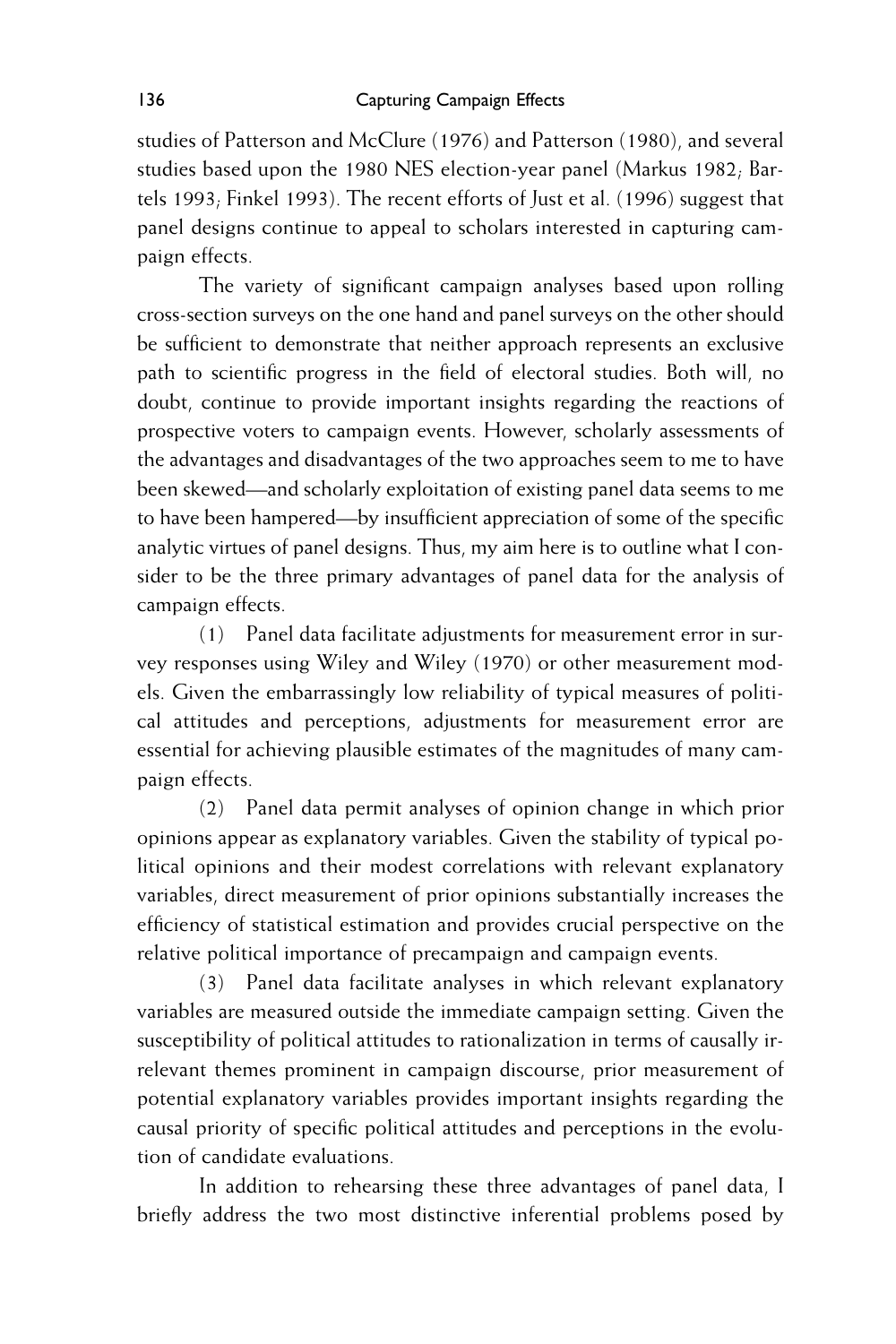panel designs: panel attrition and panel conditioning. I also consider possibilities for melding panel and rolling cross-section elements in a single survey design. Although such mixed designs raise significant unresolved problems of model specification and estimation, they offer the very attractive prospect of combining the best features of panel and rolling crosssection designs and thus of contributing further to our understanding of opinion change in campaign settings.

#### Allowances for Measurement Error

Analysts of opinion dynamics typically ask two kinds of questions: First, how stable are opinions over time? And second, to the extent that opinions change, what produces those changes?

Thanks primarily to the efforts of Achen (1975, 1983), the effects of measurement error on inferences about opinion stability are now widely recognized. In particular, it is clear that the low levels of apparent opinion stability in mass publics observed by Converse (1964) and others are attributable in large part to the effects of random fluctuation in survey responses. Although the nature and significance of this "measurement error" are a matter of vigorous theoretical debate (Achen 1975; Feldman 1990; Zaller and Feldman 1992; Zaller 1992; Brady 1993), analysts of political attitudes and belief systems now at least know better (or *should* know better) than to mistake opinion responses in surveys for the real political opinions underlying those responses.

Curiously, the same level of methodological sophistication that has become fairly commonplace in analyses of opinion stability is much less commonplace in analyses of opinion change. It is by no means unusual for analysts to regress opinion variables on prior opinions plus some other variables intended to capture potential causes of opinion change, making no allowance for error either in measured prior opinions or in the other measured variables associated with potential opinion change. Unfortunately, such an approach cannot, in general, lead to reliable inferences about the nature and causes of opinion change; nor does data analytic experience give us good reason to believe that the resulting biases are likely to be so minor that we can safely ignore them in practice.

The key to correcting the biases created by measurement errors in explanatory variables is to obtain estimates of the magnitudes of those measurement errors. Panel data facilitate corrections for measurement error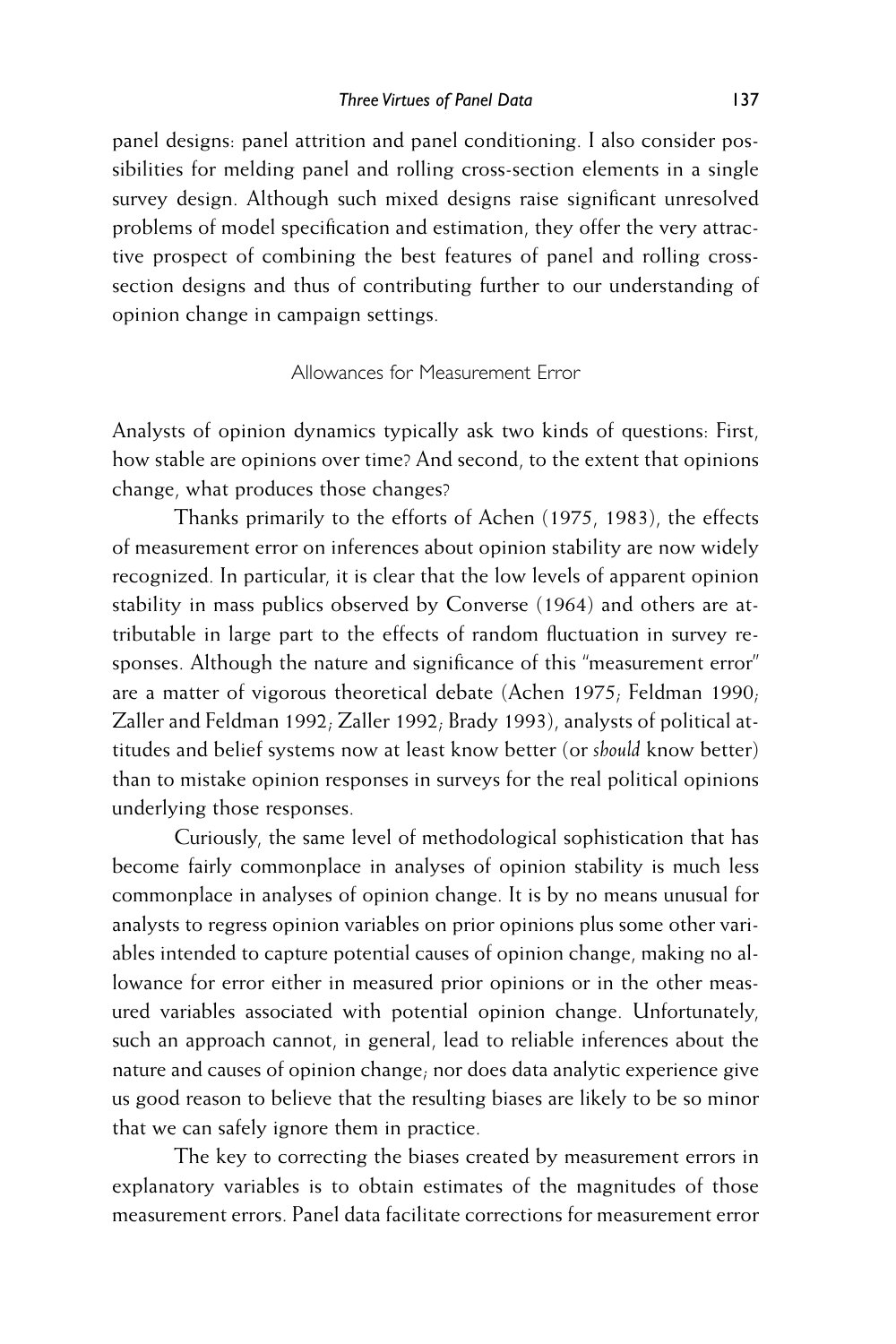because repeated measurement of the same opinion or behavior provides a check on the statistical *reliability* of observed responses. In two-wave panels, an obvious measure of reliability is the "test-retest" correlation of individual responses. However, it would be imprudent to interpret instability as measurement error in contexts where underlying "true" opinions may also be changing. The primary advantage of three-wave panels is that they provide leverage for distinguishing between random measurement errors and changes in underlying true opinions.

Although specific models of measurement error in panel data may be complex (Heise 1969; Wiley and Wiley 1970; Jöreskog 1979; Achen 1983), the intuition underlying this leverage is simple: to the extent that "we can predict  $t_3$  issue positions of individuals fully as well from a knowledge of their  $t_1$  positions alone as we can from a knowledge of their  $t_2$  positions alone" (Converse 1964), the apparent changes between  $t_1$  and  $t_2$  are interpreted as random measurement error rather than changes in underlying true positions. Conversely, to the extent that observed response instability varies inversely with the temporal proximity of the responses, the instability is attributed to real opinion change rather than to random measurement error.

My own work on the political impact of media exposure (Bartels 1993) provides a useful illustration of the importance of allowing for measurement error in analyses of campaign effects. My aim was to estimate the effects of television news exposure, newspaper exposure, and partisan predispositions on a variety of politically relevant attitudes and perceptions during the 1980 presidential campaign, using data from the NES electionyear panel survey. The data consisted of a variety of opinion readings for 758 panel respondents (the survivors from a first-wave sample of  $1,008$ ) at three points in the 1980 campaign. The first wave of interviews was conducted in late January and February (before the first primary voting in New Hampshire), the second wave in June (between the end of the primary season and the national nominating conventions), and the third wave in September (during the first month of the general election campaign).

The dependent variables in the analyses summarized here include "thermometer" ratings of the competing candidates, assessments of Carter's performance as president, and ratings on a battery of trait items tapping the candidates' character, leadership, and competence.<sup>1</sup> To facilitate comparison, all of the original responses were recoded to range from 0 to 100, with 0 denoting the most negative possible opinion and 100 denoting the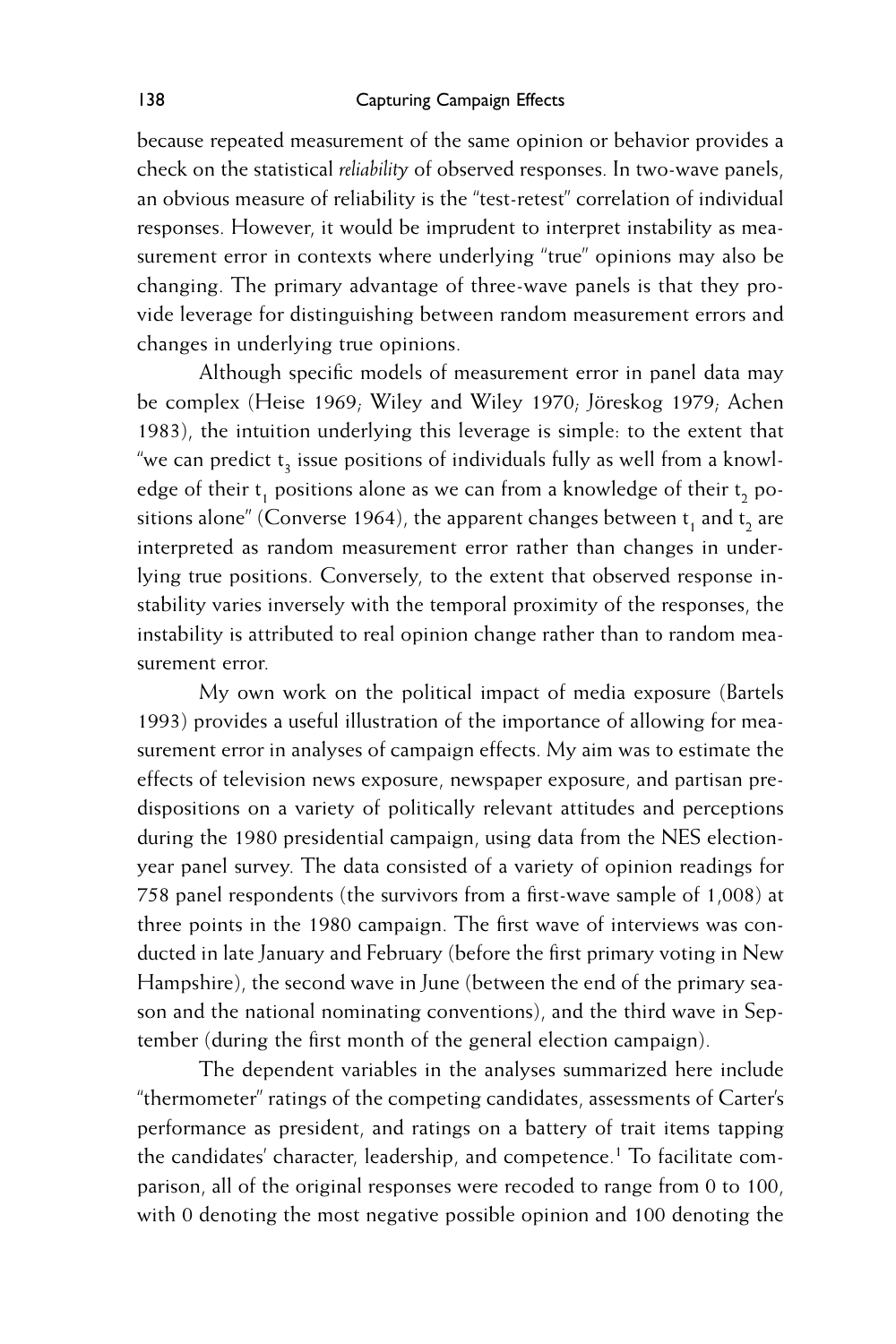most positive possible opinion. For each perception, I estimated the effects of prior opinions, partisan predispositions, television news exposure, and newspaper exposure separately in each half of the election-year panel (February to June and June to September).<sup>2</sup>

I estimated the magnitudes of measurement errors using a variant of the Wiley and Wiley (1970) model.<sup>3</sup> The measurement error estimates calculated from the modified Wiley and Wiley model indicated that about 25 percent of the observed variance in thermometer ratings and about 40 percent of the observed variance in the job approval and trait ratings represented random noise. The estimated measurement reliabilities for the media exposure variables were somewhat higher—.75 for television news exposure and .78 for newspaper exposure—and the apparent measurement reliability of party identification was higher still, at .88.

The inferential consequences of these measurement errors are highlighted in table 1, which summarizes the estimated effects of television news exposure reported by Bartels (1993). The first and third columns of

|                               | <b>OLS</b><br>June | EV<br>June | <b>OLS</b><br>September | EV<br>September |
|-------------------------------|--------------------|------------|-------------------------|-----------------|
| Carter thermometer rating     | 1.0                | $-2.6$     | 2.3                     | 2.4             |
|                               | (2.4)              | (3.1)      | (2.2)                   | (2.9)           |
| Reagan thermometer rating     | 3.4                | 5.2        | 1.4                     | 1.2             |
|                               | (2.2)              | (3.0)      | (2.4)                   | (3.3)           |
| Carter job approval (5 items) | $-0.7$             | $-5.2$     | 1.6                     | 2.0             |
|                               | (3.8)              | (5.2)      | (3.6)                   | (5.3)           |
| Carter character (3 items)    | 0.5                | $-0.1$     | 2.9                     | 4.1             |
|                               | (2.9)              | (4.1)      | (2.9)                   | (4.2)           |
| Carter leadership (3 items)   | 0.5                | $-2.7$     | 2.2                     | 1.4             |
|                               | (2.9)              | (3.9)      | (2.7)                   | (4.1)           |
| Carter competence (3 items)   | 0.9                | $-2.9$     | 3.8                     | 4.5             |
|                               | (2.7)              | (3.9)      | (2.7)                   | (4.1)           |
| Reagan character (3 items)    | 2.4                | 0.2        | 3.2                     | 1.4             |
|                               | (2.6)              | (3.7)      | (2.8)                   | (4.1)           |
| Reagan leadership (3 items)   | 0.3                | 0.2        | $-3.6$                  | $-8.5$          |
|                               | (2.6)              | (3.6)      | (2.9)                   | (4.3)           |
| Reagan competence (3 items)   | 2.8                | 3.5        | $-4.5$                  | $-9.6$          |
|                               | (2.5)              | (3.4)      | (2.7)                   | (4.0)           |
| Average (absolute values)     | 1.4                | 2.5        | 2.8                     | 3.9             |
|                               | (2.7)              | (3.8)      | (2.8)                   | (4.0)           |

TABLE 1. Impact of Measurement Error on Estimates of Television News Effects in the 1980 Presidential Campaign

*Note:* Average OLS and EV parameter estimates with average standard errors in parentheses, calculated from  $Bartels$  1993.  $N = 753$ .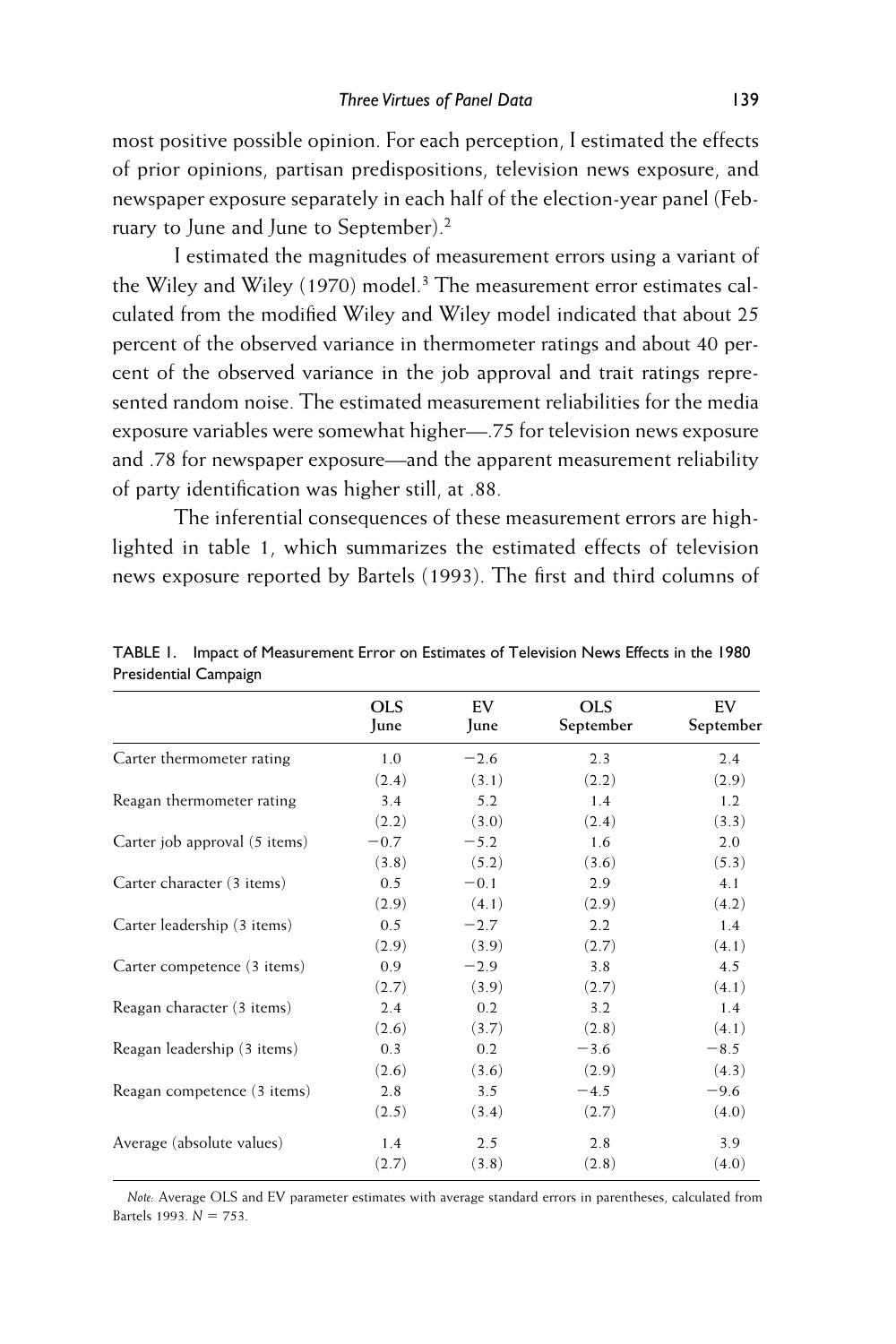the table show ordinary least squares (OLS) parameter estimates for the effects of television news exposure in the period from February through June and from June through September, respectively. The second and fourth columns of the table show the corresponding errors-in-variables (EV) parameter estimates of the same effects.

As the average standard errors presented in table 1 make clear, most of the individual parameter estimates summarized in the table are too imprecise to be "statistically significant." However, the number and magnitude of "significant" effects—most notably, the negative impact of television news exposure between June and September on Reagan's "leadership" and "competence" ratings—are too large to be due to chance and suggest that television news coverage of political campaigns does sometimes produce large, politically consequential shifts in prospective voters' perceptions and evaluations of the candidates.<sup>4</sup>

For purposes of the present argument, what is most worth noting in table 1 is that these media effects are seriously underestimated in the OLS analysis, which takes no account of measurement error in the explanatory variables. The average magnitude of the OLS estimates is 2.1 points on the 100-point attitude scales; the corresponding average of the EV estimates, which allow for measurement error in the explanatory variables, is 50 percent larger.<sup>5</sup>

Table 2 shows a similar comparison of estimated effects of preexisting partisan loyalties on campaign season opinion changes. Here, in contrast to the case of media exposure, the OLS estimates significantly *overstate* the impact of partisan predispositions on opinion change during the campaign period, by an average of more than 50 percent. Although the EV estimates of the impact of party identification are still quite substantial, they suggest that partisan bias in campaign-season opinion changes is markedly less pervasive than naive analysis would suggest. This example illustrates Achen's (1983) warning that measurement error does *not* necessarily bias ordinary regression parameter estimates toward zero, making them "conservative" estimates of the corresponding true effects, as analysts sometimes seem to assume. In most cases of practical interest, the direction of biases produced by measurement error is simply not predictable a priori.

If the comparisons presented in tables 1 and 2 are typical—and there is no obvious reason to suppose they are not—then many estimates of campaign effects derived from statistical analyses without adjustments for measurement error are likely to be seriously misleading. If the prospect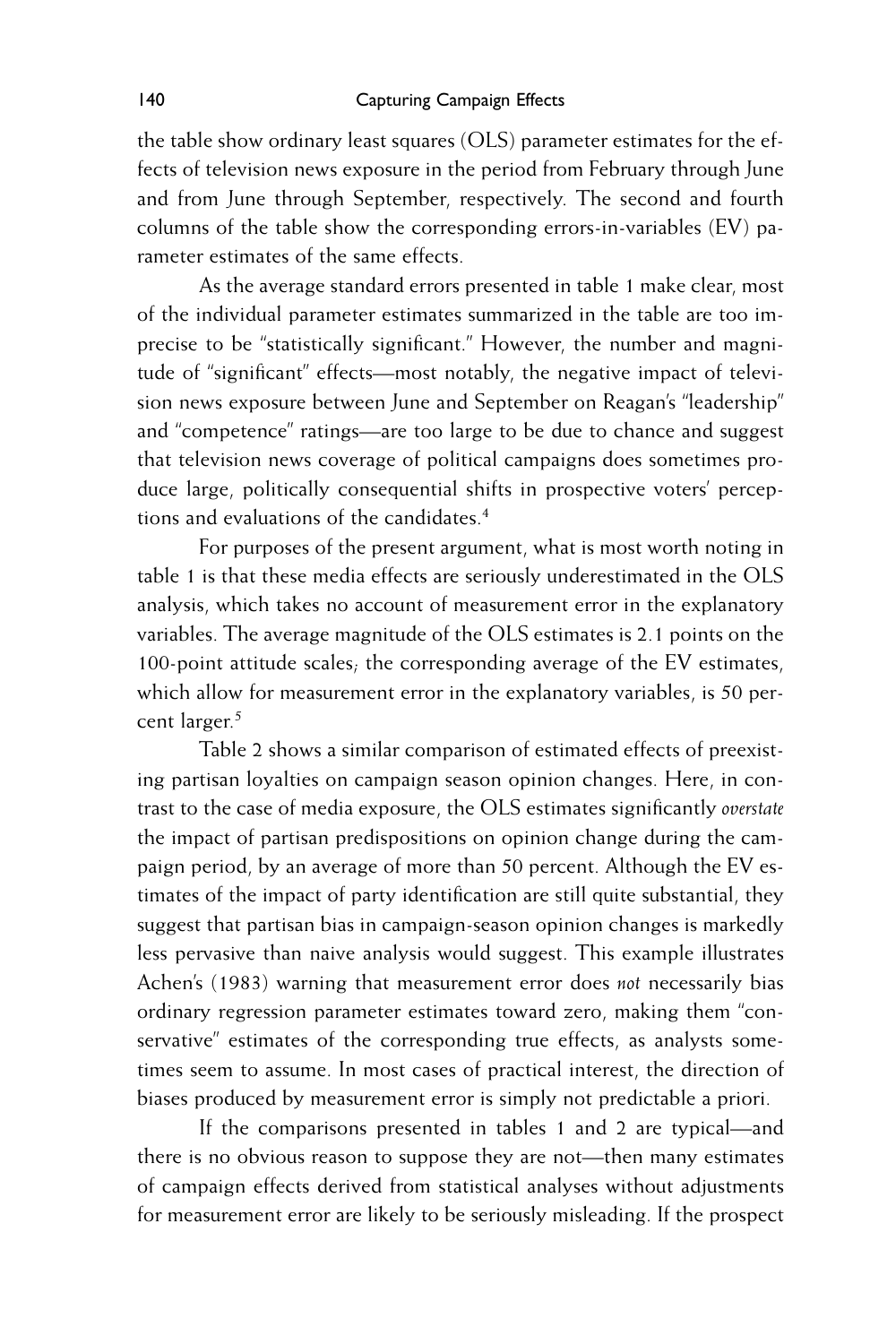of positive or negative biases of 50 percent or more in our parameter estimates is not very worrisome, we should probably not be estimating the parameters in the first place. If that prospect *is* very worrisome, we should do whatever we can to incorporate adjustments for measurement error in our analyses.

Reasonable adjustments for measurement error do not necessarily require panel data. Analysts could, and should, make much more routine use of instrumental variables estimation strategies when data are sufficiently plentiful to allow for the detection of politically significant effects using the sorts of instruments typically available in opinion surveys (Bartels 1991). Moreover, estimates of measurement error variance from any source can be employed to produce consistent parameter estimates using either maximum likelihood or adjusted least squares approaches (Fuller 1987); measurement models employing redundant measures of key variables at a single point in time can serve as well as those employing panel data (Bollen 1989).

|                               | <b>OLS</b><br>June | EV<br>June | <b>OLS</b><br>September | EV<br>September |
|-------------------------------|--------------------|------------|-------------------------|-----------------|
| Carter thermometer rating     | 8.0                | 5.9        | 7.3                     | 4.8             |
|                               | (1.1)              | (1.4)      | (1.0)                   | (1.3)           |
| Reagan thermometer rating     | 8.3                | 7.8        | 5.8                     | 2.6             |
|                               | (1.1)              | (1.3)      | (1.1)                   | (1.6)           |
| Carter job approval (5 items) | 6.9                | 4.5        | 11.3                    | 6.5             |
|                               | (1.8)              | (2.2)      | (1.6)                   | (2.1)           |
| Carter character (3 items)    | 3.5                | 1.9        | 3.6                     | 1.2             |
|                               | (1.4)              | (1.7)      | (1.3)                   | (1.7)           |
| Carter leadership (3 items)   | 7.6                | 5.6        | 6.6                     | 1.1             |
|                               | (1.3)              | (1.7)      | (1.3)                   | (1.8)           |
| Carter competence (3 items)   | 5.4                | 2.4        | 7.5                     | 2.9             |
|                               | (1.3)              | (1.8)      | (1.2)                   | (1.8)           |
| Reagan character (3 items)    | 3.9                | 2.3        | 7.6                     | 5.4             |
|                               | (1.2)              | (1.5)      | (1.2)                   | (1.6)           |
| Reagan leadership (3 items)   | 6.0                | 4.9        | 7.0                     | 3.3             |
|                               | (1.2)              | (1.5)      | (1.3)                   | (1.7)           |
| Reagan competence (3 items)   | 6.5                | 5.1        | 8.2                     | 5.0             |
|                               | (1.2)              | (1.5)      | (1.3)                   | (1.8)           |
| Average                       | 6.2                | 4.5        | 7.2                     | 3.6             |
|                               | (1.3)              | (1.6)      | (1.3)                   | (1.7)           |

TABLE 2. Impact of Measurement Error on Estimates of Partisan Activation in the 1980 Presidential Campaign

*Note:* Average OLS and EV parameter estimates with average standard errors in parentheses, calculated from  $Bartels$  1993.  $N = 753$ .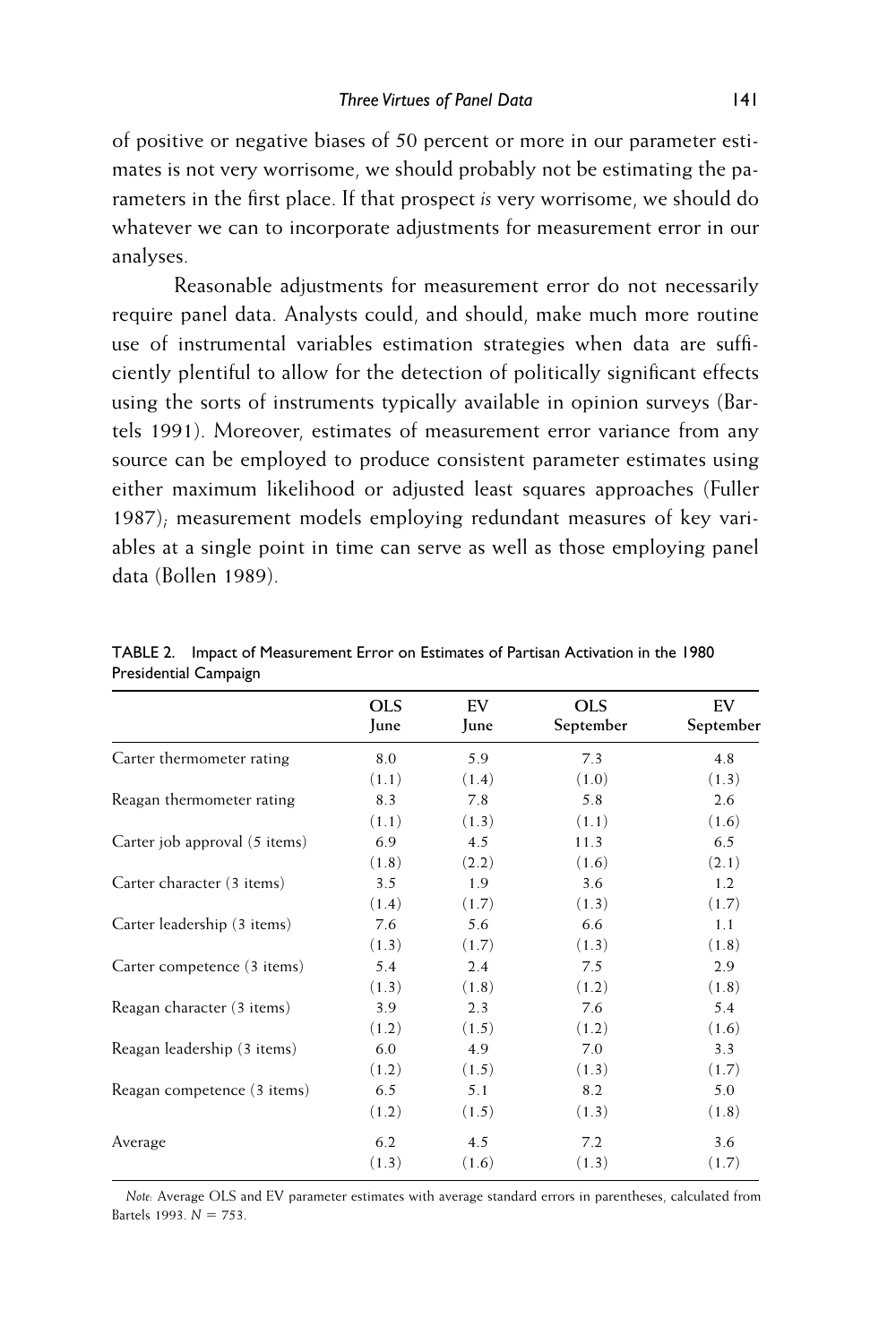While panel data are by no means necessary to make allowances for measurement error in studies of opinion change, they remain the most common and best-tested source of measurement error estimates. These estimates need not come from the data set actually being analyzed; benchmark estimates of measurement error in a variety of frequently used explanatory variables could and should be calculated from available panel data and then routinely employed in settings where panel data are unavailable.<sup>6</sup> Nevertheless, for analyses employing explanatory variables whose measurement properties are not already familiar, panel data are likely to provide invaluable leverage for taking serious account of the substantial threats to statistical inference posed by measurement error in survey data.

# Prior Measurement of Dependent Variables

The second primary virtue of panel data is that they allow for direct observation of individual-level change in attitudes and perceptions in response to campaign events. "Change scores" may be calculated from observed responses at two points in time and subjected directly to statistical analysis, or (more generally) new opinions may be analyzed as a function of old opinions and intervening characteristics or events.7 This is in one sense a very familiar virtue of panel data, since an explicit focus on individual-level change is practically a defining feature of panel analysis. However, as with many familiar virtues, the very familiarity of this point may obscure our understanding of *why* direct measurement of prior attitudes and perceptions is so valuable.

My argument here is that direct measurement of prior opinion has two distinct but interrelated advantages, one essentially methodological and the other more substantive. On the one hand, given the relative stability of most political attitudes under most circumstances, including prior opinions among our explanatory variables will significantly increase the precision of our statistical analyses. Every student of regression analysis learns that the precision of regression parameter estimates is inversely proportional to the residual variance in the dependent variable, which reflects the impact of potential explanatory factors that are not included (either explicitly or by proxy) as explanatory variables. If there is any panel study of political campaigns in which prior opinions do not turn out to be strongly correlated with subsequent opinions, I have not met it. Conversely, if there is any cross-sectional study of political campaigns in which current opin-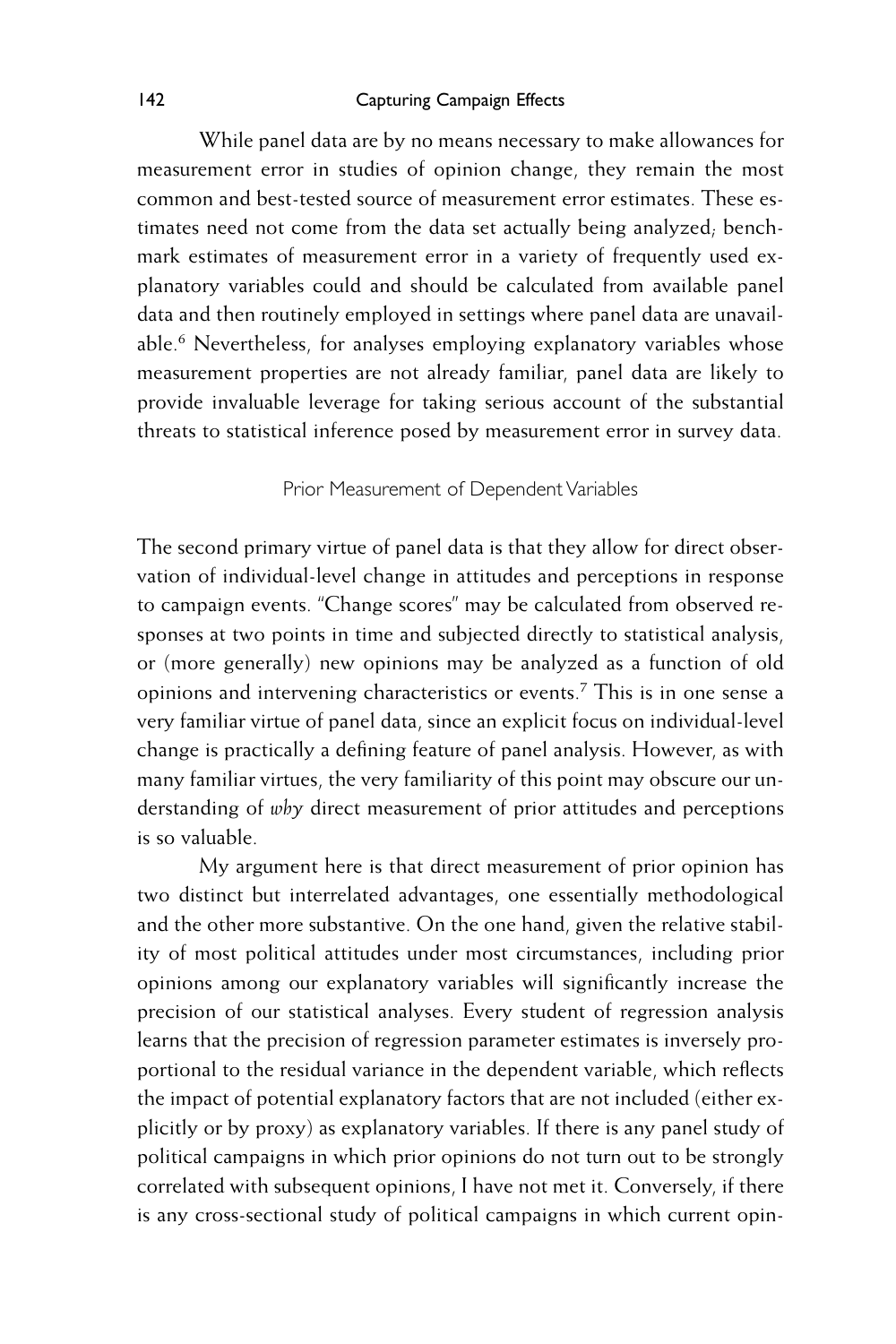ions are so well accounted for by contemporaneous factors that adding lagged dependent variables would not significantly reduce the residual variance, I have not met it.<sup>8</sup> Thus, even if our real interest is in the causes of short-term opinion *change* rather than in opinion *stability,* panel data will greatly facilitate our ability to isolate the effects of specific campaign events or processes.

On the other hand, even if our real interest is in the causes of shortterm opinion change, our substantive understanding of the specific events or processes that produce that change may be greatly enriched by juxtaposing change with stability. This point could also be expressed in methodological terms by reference to potential biases in parameter estimates stemming from the "omission" of prior opinions that "belong" in a "well-specified" regression model. However, it may be expressed more substantively by simply noting that, in situations where prior opinions *are* observed and their effects are sensibly estimated, the effects of even the most salient campaign events are likely to be modest by comparison.

It may seem odd to begin by arguing from "the relative stability of most political attitudes under most circumstances," when Converse (1964) and many others have emphasized the remarkable *in*stability of most survey responses in the political realm. The key to this apparent contradiction is the distinction between attitudes and survey responses, which brings us squarely back to the issue of measurement error. If we define a political attitude as the mean of a distribution of potential survey responses, and the variation around that mean as "measurement error," it may make perfect sense to say that underlying attitudes are quite stable while survey responses are quite unstable. Nothing in the formulation or estimation of the measurement error models described in the previous section ensures that underlying attitudes will, in fact, turn out to be quite stable once random measurement error in observed survey responses is taken into account. Nevertheless, that is the nearly invariable pattern in the empirical analyses carried out by Achen (1975), Feldman (1990), and many other scholars applying measurement models to panel data.

To illustrate this point without multiplying examples, table 3 provides a comparison of OLS and EV parameter estimates of opinion stability in the 1980 presidential campaign, again from Bartels 1993. This comparison parallels the comparisons of unadjusted and adjusted parameter estimates for media exposure and partisan effects presented in tables 1 and 2. As in tables 1 and 2, there is strong evidence in table 3 of biases in the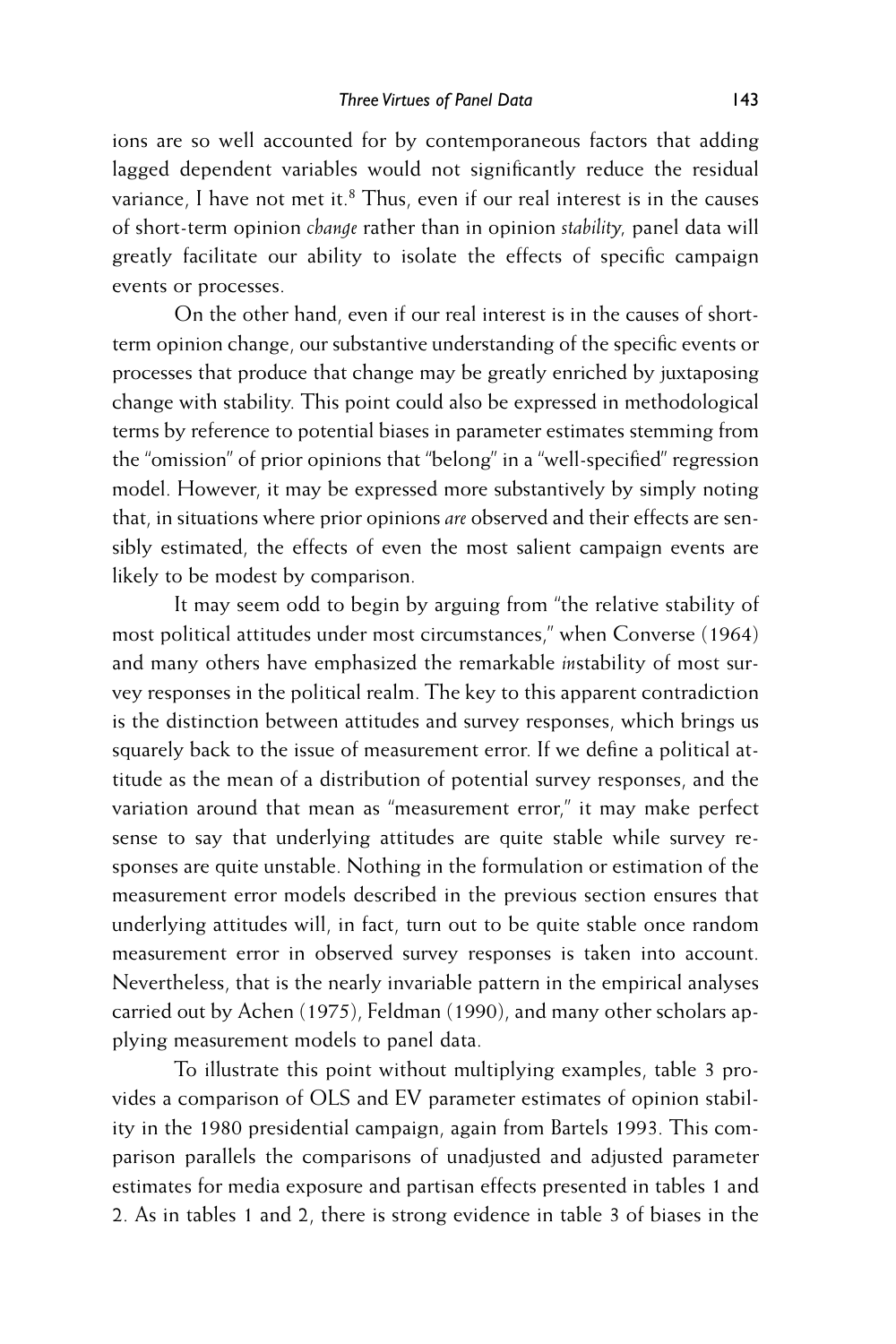ordinary regression parameter estimates due to measurement error in the various explanatory variables included in the analysis. As in the case of media exposure (but in contrast to the case of partisan predispositions), the consequence of measurement error is to greatly understate the effect of prior opinions on current opinions in each wave of the 1980 panel study. Significant biases are apparent in every one of the separate parameter estimates, and the average magnitude of these biases is even larger than for the media exposure effects in table 1.

What is more, since similar biases are apparent in both waves of the 1980 panel study, the cumulative stability of opinions over the course of the entire election year is even more distorted in the ordinary regression estimates. The stability coefficient for each political attitude from February through September is the product of its separate stability coefficients from February through June and from June through September. Since each component of this product is badly underestimated in the ordinary regression analysis, the product is even more seriously underestimated. This com-

|                               | <b>OLS</b><br>June | EV<br>June | <b>OLS</b><br>September | EV<br>September |
|-------------------------------|--------------------|------------|-------------------------|-----------------|
| Carter thermometer rating     | .62                | .81        | .63                     | .78             |
|                               | (.03)              | (.06)      | (.03)                   | (.04)           |
| Reagan thermometer rating     | .49                | .67        | .61                     | .89             |
|                               | (.03)              | (.05)      | (.03)                   | (.07)           |
| Carter job approval (5 items) | .39                | .68        | .52                     | .95             |
|                               | (.03)              | (.06)      | (.03)                   | (.06)           |
| Carter character (3 items)    | .40                | .77        | .42                     | .79             |
|                               | (.04)              | (.12)      | (.03)                   | (.10)           |
| Carter leadership (3 items)   | .42                | .70        | .46                     | .89             |
|                               | (.03)              | (.07)      | (.03)                   | (.07)           |
| Carter competence (3 items)   | .42                | .82        | .40                     | .86             |
|                               | (.03)              | (.11)      | (.03)                   | (.09)           |
| Reagan character (3 items)    | .38                | .72        | .43                     | .88             |
|                               | (.03)              | (.09)      | (.03)                   | (.10)           |
| Reagan leadership (3 items)   | .37                | .71        | .43                     | .92             |
|                               | (.03)              | (.10)      | (.04)                   | (.03)           |
| Reagan competence (3 items)   | .37                | .70        | .44                     | .84             |
|                               | (.03)              | (.10)      | (.04)                   | (.10)           |
| Average                       | .43                | .73        | .48                     | .87             |
|                               | (.03)              | (.08)      | (.03)                   | (.07)           |

TABLE 3. Impact of Measurement Error on Estimates of Opinion Stability in the 1980 Presidential Campaign

*Note:* Average OLS and EV parameter estimates with average standard errors in parentheses, calculated from  $B$ artels 1993.  $N = 753$ .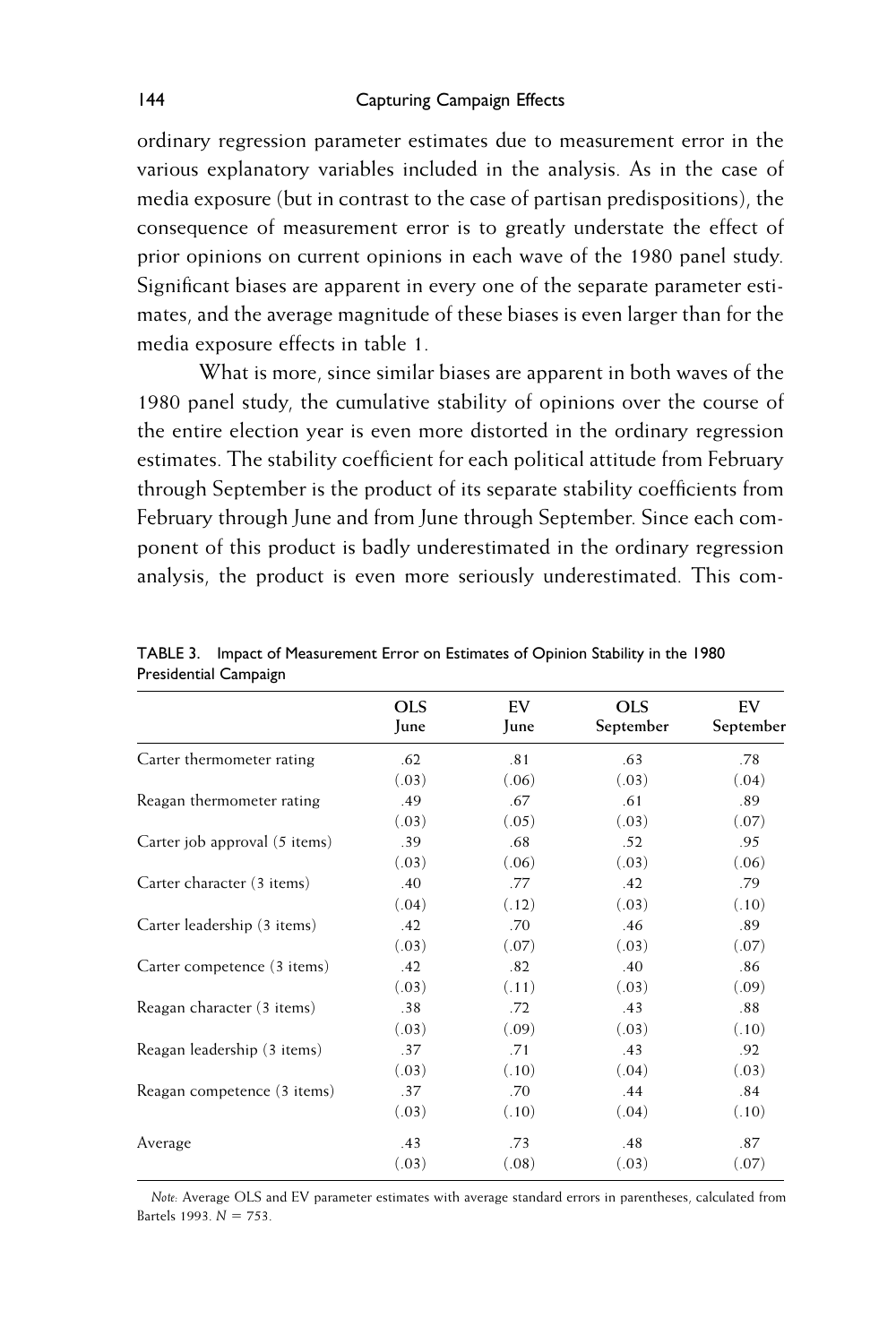pounded bias is evident in the first two columns of table 4, which compare estimates of the cumulative stability of campaign-related opinions between February and September derived from the OLS and EV estimates in table 3, respectively.

The OLS estimates in the first column of table 4 suggest that, on average, only a little more than 20 percent of respondents' opinions at the time of the first NES interview in February carried over to the third interview in September. Thus, the apparent stability of these opinions is quite low, even by comparison with the fairly arcane policy issues examined over a two-year interval by Converse (1964). The implication of these estimates is that impressions formed during the election year dominate electoral politics, at least at the presidential level. By contrast, the EV estimates in the second column of table 4 suggest that, on average, more than 60 percent of respondents' February attitudes and perceptions carried over to September—a threefold increase in apparent stability over the uncorrected estimates. By this somewhat less naive reckoning, most of what people believed about both Carter and Reagan in the midst of the general election campaign was already fixed months earlier, before the public phase of the campaign had even begun.

The difference between these two sets of estimates is of obvious significance for any general understanding of the electoral process. The apparent stability of candidate evaluations, once measurement error is taken into account, highlights the political significance of what Box-Steffensmeier and Franklin (1995) have referred to, in the context of Senate elections, as "the

|                               | <b>OLS</b><br><b>Stability</b> | EV<br>Stability | <b>OLS</b><br>Messages | EV<br>Messages |
|-------------------------------|--------------------------------|-----------------|------------------------|----------------|
| Carter thermometer rating     | .394                           | .628            | 4.8                    | 1.0            |
| Reagan thermometer rating     | .296                           | .592            | 5.0                    | 14.4           |
| Carter job approval (5 items) | .205                           | .643            | 1.4                    | $-8.0$         |
| Carter character (3 items)    | .170                           | .617            | 3.4                    | 7.5            |
| Carter leadership (3 items)   | .196                           | .626            | 3.0                    | $-2.4$         |
| Carter competence (3 items)   | .166                           | .695            | 4.7                    | $-2.1$         |
| Reagan character (3 items)    | .168                           | .634            | 4.9                    | 1.8            |
| Reagan leadership (3 items)   | .172                           | .664            | $-4.3$                 | $-26.8$        |
| Reagan competence (3 items)   | .163                           | .584            | $-3.9$                 | $-16.2$        |
| Average (absolute values)     | .214                           | .631            | 3.9                    | 8.9            |

TABLE 4. Impact of Measurement Error on Estimates of Cumulative Opinion Stability and "Distinctive Messages"

Note: Averages based upon OLS and EV parameter estimates, calculated from Bartels 1993. *N* = 753.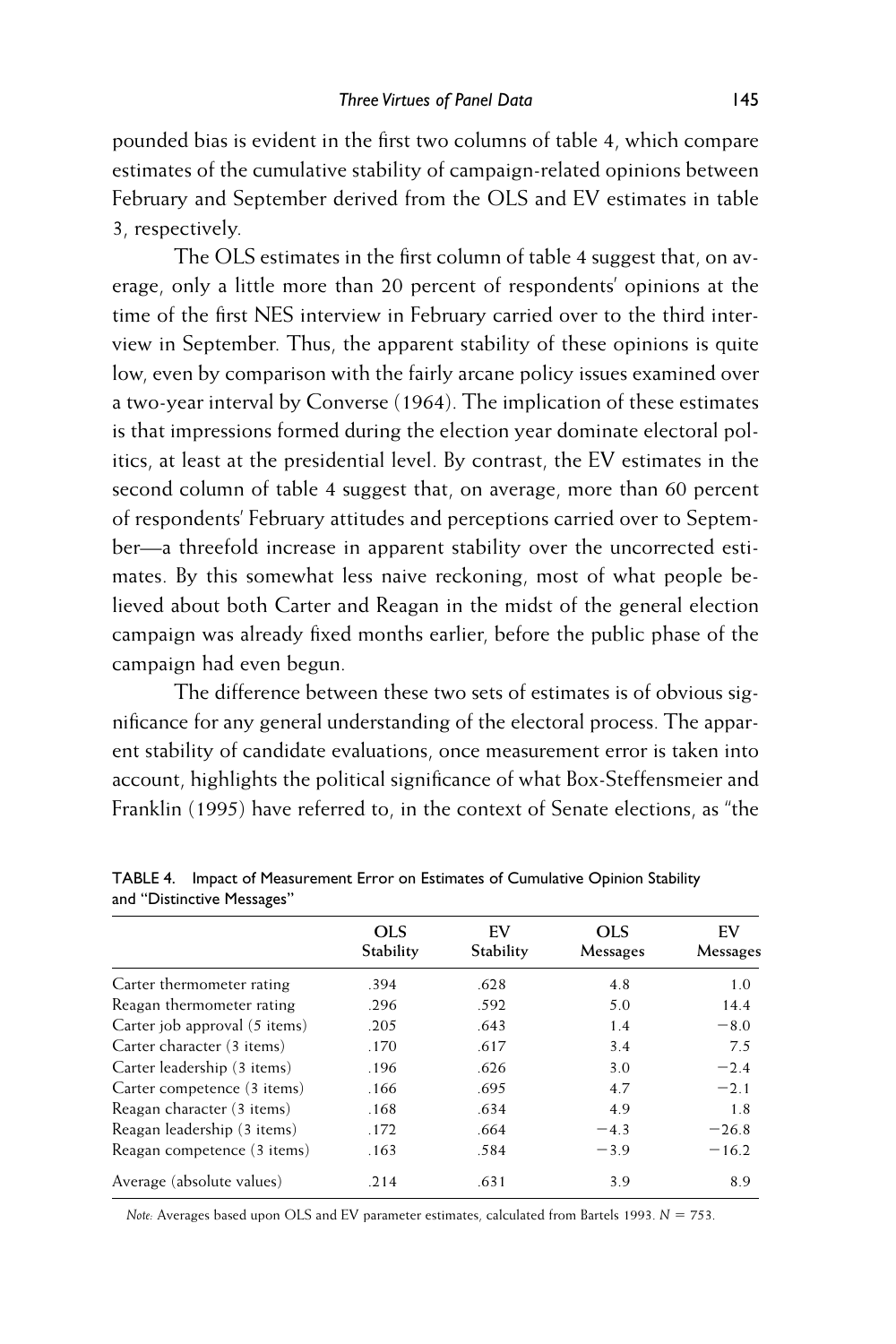long campaign." Their analysis suggests that job approval measured two years before the 1992 Senate elections had more impact on the 1992 election outcomes than changes in job approval between 1990 and 1992, and they concluded (1995, 314) that "the time of governing strongly affects public perceptions and evaluations, and so provides a key linkage between representatives and their constituents." By the same token, the results in table 4 suggest in the context of presidential elections that attitudes toward the candidates are more a product of long-term political assessments than of short-term reactions to campaign events. In an important sense, most of what is important in electoral politics happens before the election year even begins. If one of our aims is to gauge the broad political significance of campaigns, this is a crucial fact to keep in view.

In addition to being important in its own right, the stability of prior opinions in campaign settings has more subtle but equally important implications for our understanding of how prospective voters interpret and respond to campaign events. As I have argued elsewhere (Bartels 1993), reasoning from the logic of Bayesian opinion change, new information must compete with a relatively larger mass of prior beliefs than has generally been supposed and thus must itself be much more distinctive than has generally been supposed in order to produce the changes in opinion that we actually observe. Thus, somewhat counterintuitively, evidence that preexisting opinions are quite stable suggests, albeit indirectly, that the new information absorbed during campaigns must, at least occasionally, be quite distinctive.

This second-order implication of opinion stability is illustrated in the third and fourth columns of table 4, which presents estimates of the "distinctive messages" that would be necessary to account for observed changes in candidate evaluations and trait ratings among prospective voters exposed to television news reports during the 1980 presidential campaign. Again, the results are summarized from Bartels 1993 and are reported and interpreted in more detail there. For present purposes, it may be sufficient to explain that the "distinctive message" estimates summarized in table 4 represent differences (on the 100-point attitude scales) between the new information apparently absorbed over the eight months of the 1980 NES panel study by respondents maximally exposed to network television news and those completely unexposed to network television news. Thus, for example, the estimate of  $-16.2$  for Reagan competence in the fourth column of the table suggests that the new information regarding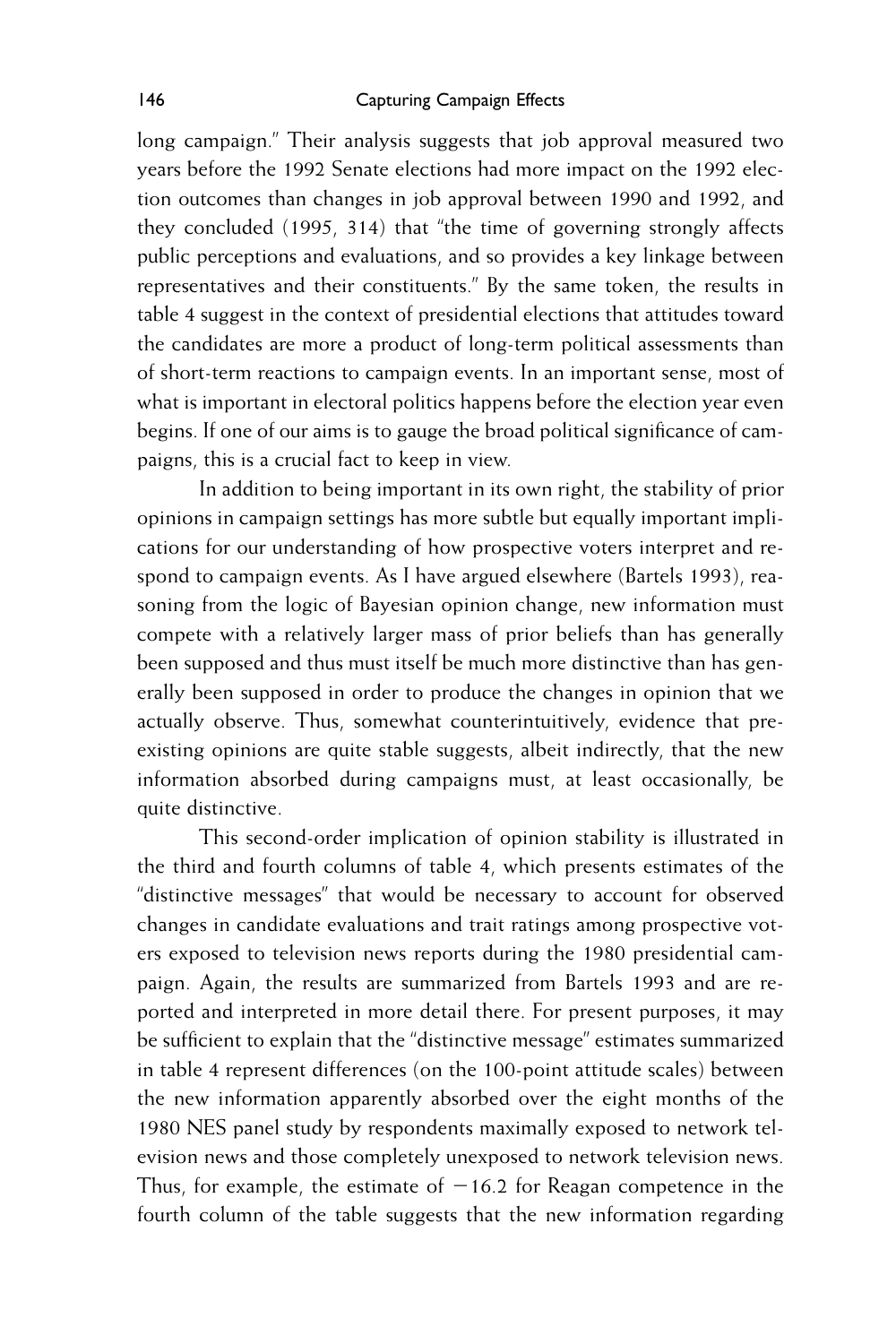Reagan's competence absorbed by regular viewers of network television news between February and September was, on average, 16 points more negative (on the 100-point scales) than the corresponding new information absorbed by nonviewers.

The comparison of "distinctive message" estimates derived from ordinary regression analysis (in the third column of table 4) and EV analysis (in the fourth column of the table) indicates that here, too, adjustment for measurement error has substantial implications for the nature of our substantive conclusions about how campaigns matter. In the ordinary regression analysis, where the stability of prior opinions and the effects of television news exposure are both significantly underestimated, the apparent distinctiveness of the campaign messages received from television news never exceeds 5 points on the 100-point attitude scales. In the EV analysis, half of the estimates exceed 5 points and the *average* estimate is almost 9 points, suggesting that the campaign messages received by television news viewers were more than twice as distinctive as the uncorrected estimates suggest.

This analysis of "distinctive messages" provides an unusually clear example of the implications of opinion stability for our understanding and interpretation of campaign processes. The Bayesian model of opinion change on which the analysis is based highlights the interconnection of preexisting opinions and new information and also provides an explicit framework for using evidence of opinion stability to specify quantitatively the implications and significance of observed opinion change. However, even in the absence of a specific formal model of opinion change, it seems likely that the direct evidence of opinion stability provided by panel data will be of considerable value in informing and enriching our understanding of campaigns as dynamic phenomena.

#### Prior Measurement of Explanatory Variables

The third significant virtue of panel data is that they allow us to assess the effects of explanatory variables measured outside the immediate campaign period. Contemporaneous correlations among attitude variables are seldom subject to straightforward causal interpretation, since reciprocal causation and rationalization can seldom be ruled out. This general problem may be especially severe in campaign settings, since campaigners may actually strive to provide rationalizations and reinforcement for existing attitudes as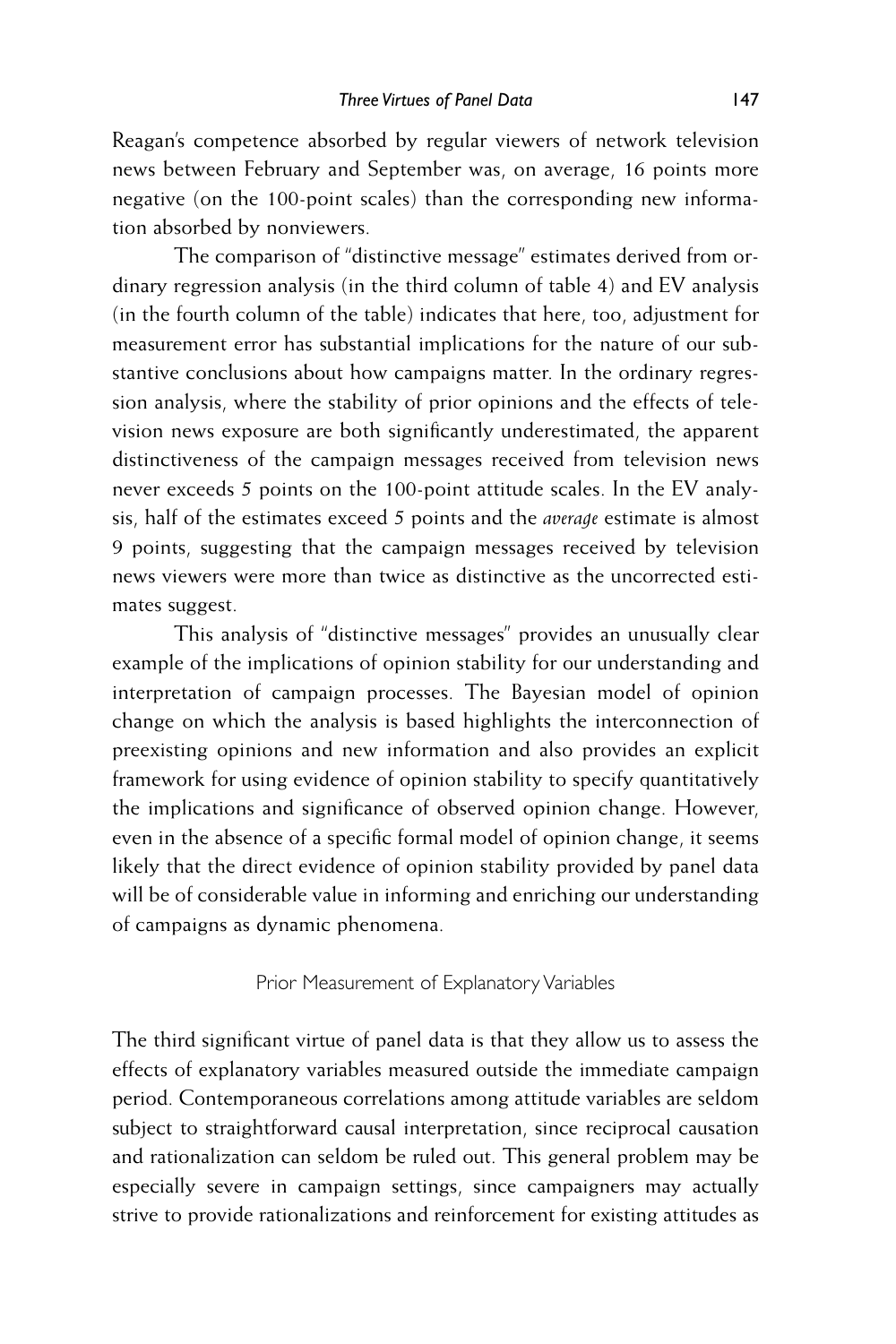much as they strive to create new, more favorable attitudes. If a prospective voter tells us that the candidate she intends to support is "moral," or has issue preferences similar to her own, or will keep the country out of war, are her perceptions causes or effects of her vote intention? In the absence of strong theoretical preconceptions about what causes what, we are likely to be left with a morass of intercorrelations, impossible to disentangle in any very convincing way, even using sophisticated simultaneous-equation techniques. What we need, and what panel data provide, are baseline measurements of preexisting opinions and attitudes, so that *temporal* priority can inform our conclusions about *causal* priority even in the absence of strong theory.

Thus, one familiar application of panel data is to estimate so-called *cross-lag* models, in which each of two interrelated variables is regressed on lagged values of both variables. Marked asymmetries in the apparent effects of the two variables are interpreted as evidence of causal priority: if changes in B can be well accounted for by previous values of A, *but not vice versa,* then A seems more likely to be a cause of B than an effect of B.9

Rahn, Krosnick, and Breuning (1994) used panel data in this way to assess the causal significance of responses to open-ended questions tapping prospective voters' "likes" and "dislikes" of the competing candidates in a gubernatorial campaign. They found that overall "thermometer" ratings of the candidates at the beginning of the campaign were strongly related to the balance of likes and dislikes at the end of the campaign, even after controlling for prior likes and dislikes, but that likes and dislikes at the beginning of the campaign had only modest effects on thermometer ratings at the end of the campaign after controlling for prior thermometer ratings. They concluded that the likes and dislikes were essentially rationalizations of evaluations formed earlier on other grounds rather than causes of those evaluations.

More generally, prior measurement of explanatory variables may shed significant light on issues of causality even when cross-lag analysis is impossible or uninteresting. The basic rationale in this case is similar: prior values of explanatory variables are less likely than current values to incorporate reciprocal effects of the presumed dependent variable arising from rationalization and the like. In the language of statistical analysis, they may more plausibly be considered "exogenous" rather than "endogenous," making interpretations of their apparent effects a good deal more straightforward and compelling.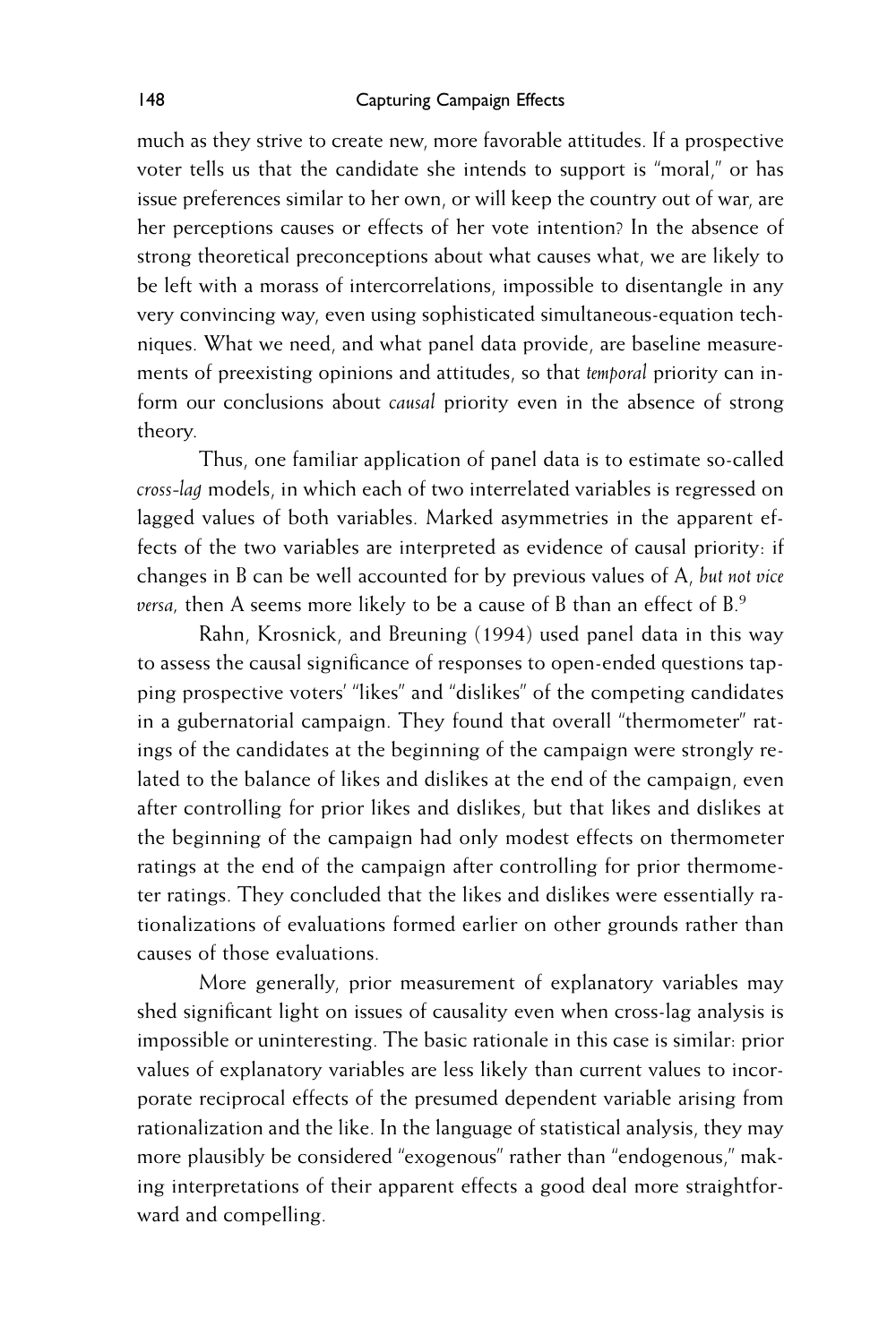Zaller and Hunt's (1995) analysis of support for Ross Perot in the 1992 presidential election provides a useful illustration of the significant differences that may appear in comparing exogenous and endogenous correlates of vote choices. Table 5 presents two distinct sets of parameter estimates for a logit model of support for Perot. The parameter estimates in the first column of the table are derived from an analysis using explanatory variables measured in the fall of 1992, at the same time as the vote choices they are used to explain. The parameter estimates in the second column of the table are derived from an analysis using the same explanatory variables measured two years earlier, when the same respondents were interviewed in the 1990 NES survey.

The parameter estimates in the first column of table 5 suggest that support for Perot in 1992 was strongly related to partisan independence, ideological centrism, worry about the federal budget deficit, and distrust of government—essentially the same set of issues stressed by Perot in his onagain, off-again presidential campaign and by political pundits attempting then and later to explain how Perot succeeded in attracting more popular support than any other challenger to the two-party system in eighty years.

|                                                         | Explanatory<br>Variables<br>Measured<br>in 1992 | Explanatory<br>Variables<br>Measured<br>in 1990 |
|---------------------------------------------------------|-------------------------------------------------|-------------------------------------------------|
| Intercept                                               | $-1.40$                                         | $-.37$                                          |
| Strength of party attachment $(0-3)$ , pure independent | $-.51$                                          | $-.37$                                          |
| to strong partisan)                                     | (.11)                                           | (.11)                                           |
| Ideological centrism (centrist = $1$ ; other = 0)       | .52                                             | .18                                             |
|                                                         | (.22)                                           | (.23)                                           |
| Distrust of government $(1-5)$                          | .36                                             | $-.01$                                          |
|                                                         | (.14)                                           | (.12)                                           |
| Worry about budget deficit $(0-1)$                      | .38                                             | .19                                             |
|                                                         | (.21)                                           | (.22)                                           |
| Disapproval of Congress $(1-5)$                         | .11                                             | .12                                             |
|                                                         | (.09)                                           | (.08)                                           |
| White                                                   | 1.78                                            | 1.88                                            |
|                                                         | (.61)                                           | (.62)                                           |
| Male                                                    | .36                                             | .33                                             |
|                                                         | (.21)                                           | (.21)                                           |
| Age (in years, logged)                                  | $-1.97$                                         | $-1.73$                                         |
|                                                         | (.63)                                           | (.62)                                           |
| N of cases                                              | 901                                             | 903                                             |

TABLE 5. Correlates of Support for Ross Perot in 1992

*Note:* Logit parameter estimates with standard errors in parentheses, from Zaller and Hunt 1995.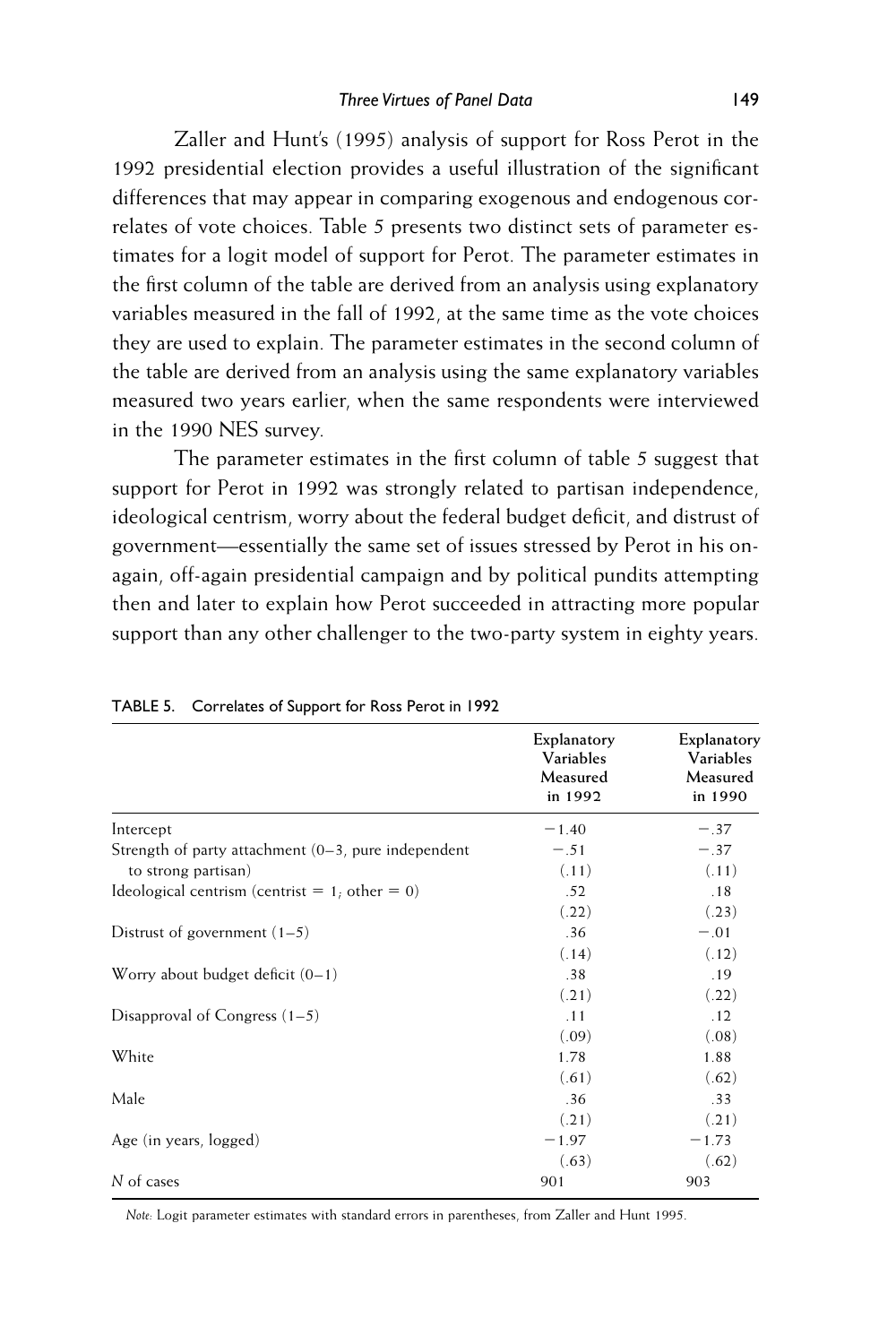By contrast, the parameter estimates in the second column of table 5 for these same explanatory variables measured in 1990 are much smaller half as large in the case of the budget deficit, one-third as large in the case of ideological centrism, and nonexistent in the case of distrust of government. Only the coefficient for partisan independence remains statistically significant, and even it is almost 30 percent smaller when partisan independence is measured outside the immediate campaign context than when it is measured simultaneously with vote intentions. (By contrast, the coefficients for demographic variables remain essentially unchanged between the two columns, with whites, young people, and perhaps also men being especially likely to support Perot.)

The political implications of these differences should be obvious. The parameter estimates in the first column of table 5 suggest that Perot's independent campaign tapped a variety of strong currents of public dissatisfaction with the prevailing political system: distrust of government, dissatisfaction with the ideological extremism and rigidity of the major parties and their leadership cadres, and concern about the apparent inability or unwillingness of traditional politicians to put the government's fiscal house in order. However, most of these specific currents of public dissatisfaction evaporate in the second column of table 5, leaving lack of prior attachment to the party system (as measured by strength of party identification and less directly by age) as the sole apparent basis of Perot's support. Rather than mobilizing a preexisting complex of specific political discontents, Perot appears to have provided a convenient political rationale for rather free-floating alienation from the prevailing party system.

It seems likely that a good many vote equations would look significantly different if the relevant explanatory variables were measured outside of the immediate campaign setting—and that these differences would alter our interpretations of how and why the relevant explanatory variables seem to matter. Here I provide one more example, derived from Keith et al.'s (1992) analysis of the relationship between party identification and presidential votes. A key piece of evidence offered by Wattenberg (1990) and others in support of the hypothesis of declining partisanship in American electoral politics is that survey respondents are somewhat less likely than in the 1950s to say that they think of themselves as Republicans or Democrats and more likely to claim independence from the parties. However, Keith et al. (1992) pointed out that most of these "independents" acknowledge in response to the standard NES follow-up question that they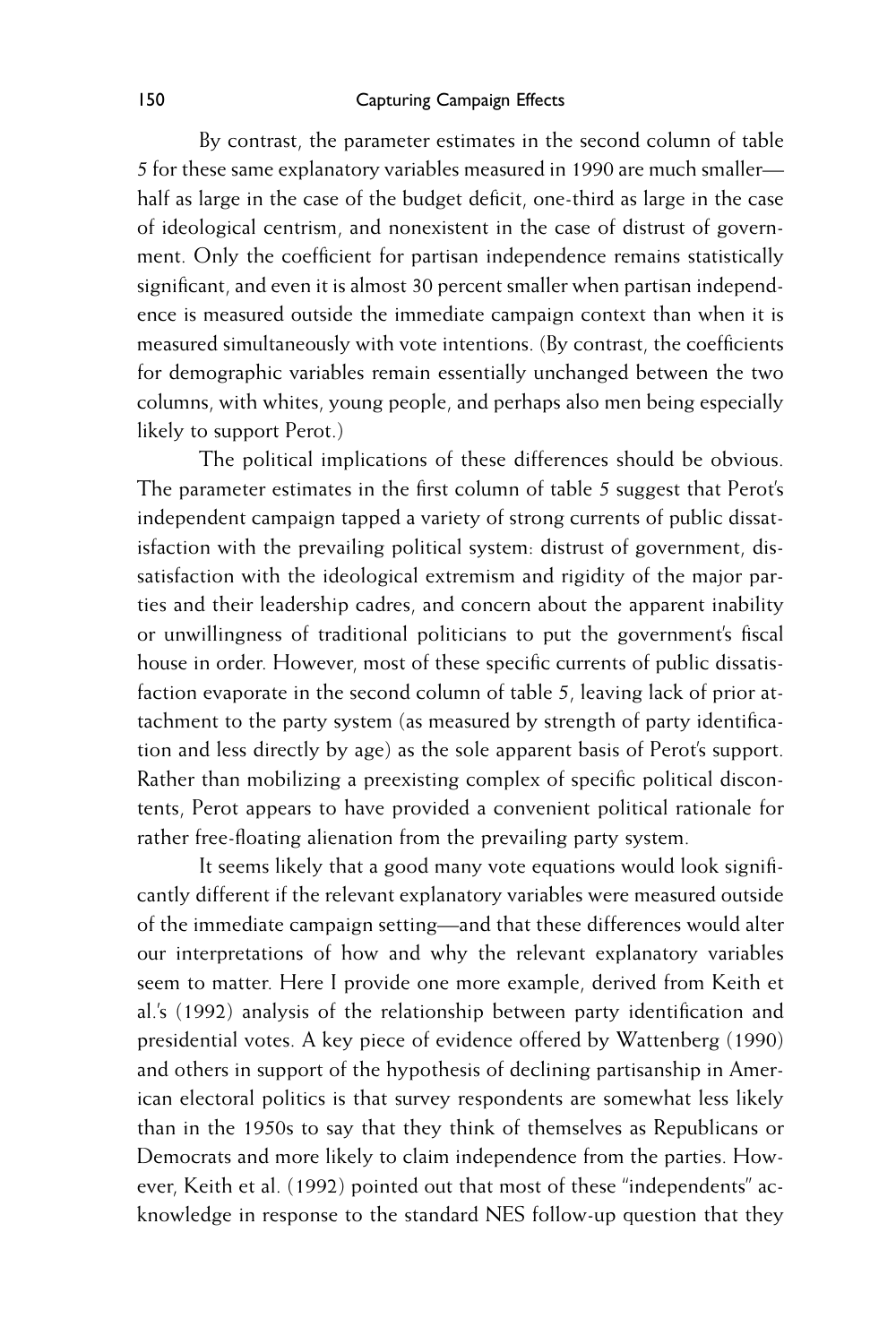are "closer" to one party or the other and that these "independent leaners" are, in fact, just as loyal in their voting behavior as self-acknowledged party identifiers.

Table 6 reports parameter estimates from simple probit analyses of three separate NES surveys with (major-party) presidential votes as the dependent variable and categories of party identification as the explanatory variables. The results are reproduced from Bartels 2000a, and more detailed discussions of the data and analysis are presented there. As in table 5, the

|                                       | <b>Current Party</b><br>Identification | <b>Lagged Party</b><br>Identification | Instrumental<br>Variables |
|---------------------------------------|----------------------------------------|---------------------------------------|---------------------------|
| 1960 ( $N = 1,057$ )                  |                                        |                                       |                           |
| "Strong" identifiers                  | 1.634                                  | 1.250                                 | 1.578                     |
|                                       | (.103)                                 | (.082)                                | (.155)                    |
| "Weak" identifiers                    | .866                                   | .804                                  | .669                      |
|                                       | (.073)                                 | (.070)                                | (.200)                    |
| Independent "leaners"                 | 1.147                                  | .546                                  | 1.185                     |
|                                       | (.141)                                 | (.119)                                | (.601)                    |
| Republican bias                       | .289                                   | .251                                  | .227                      |
|                                       | (.054)                                 | (.048)                                | (.052)                    |
| Log-likelihood, pseudo- $R^2$         | $-418.0, .43$                          | $-506.4, .31$                         | $-506.4, .31$             |
| $1976 (N = 799)$                      |                                        |                                       |                           |
| "Strong" identifiers                  | 1.450                                  | 1.224                                 | 1.577                     |
|                                       | (.117)                                 | (.107)                                | (.188)                    |
| "Weak" identifiers                    | .684                                   | .707                                  | .491                      |
|                                       | (.080)                                 | (.081)                                | (.243)                    |
| Independent "leaners"                 | .781                                   | .545                                  | .848                      |
|                                       | (.109)                                 | (.104)                                | (.413)                    |
| Republican bias                       | .103                                   | .141                                  | .103                      |
|                                       | (.053)                                 | (.051)                                | (.052)                    |
| Log-likelihood, pseudo-R <sup>2</sup> | $-376.8, .32$                          | $-418.4, .24$                         | $-418.4, .24$             |
| 1992 $(N = 729)$                      |                                        |                                       |                           |
| "Strong" identifiers                  | 1.853                                  | 1.311                                 | 1.622                     |
|                                       | (.146)                                 | (.109)                                | (.176)                    |
| "Weak" identifiers                    | .948                                   | .761                                  | .745                      |
|                                       | (.099)                                 | (.088)                                | (.284)                    |
| Independent "leaners"                 | 1.117                                  | .530                                  | 1.092                     |
|                                       | (.122)                                 | (.105)                                | (.499)                    |
| Republican bias                       | $-.073$                                | $-.072$                               | $-.045$                   |
|                                       | (.065)                                 | (.057)                                | (.059)                    |
| Log-likelihood, pseudo-R <sup>2</sup> | $-236.9, .52$                          | $-343.1, .30$                         | $-343.1, .30$             |

#### TABLE 6. Party Identification and Presidential Votes

*Note:* Probit parameter estimates with standard errors in parentheses, from Bartels 2000a. Dependent variable is Republican presidential vote (major-party voters only); party identification variables scored  $+1$  for Republican Party identifiers of indicated strength,  $-1$  for Democratic Party identifiers of indicated strength, and 0 otherwise.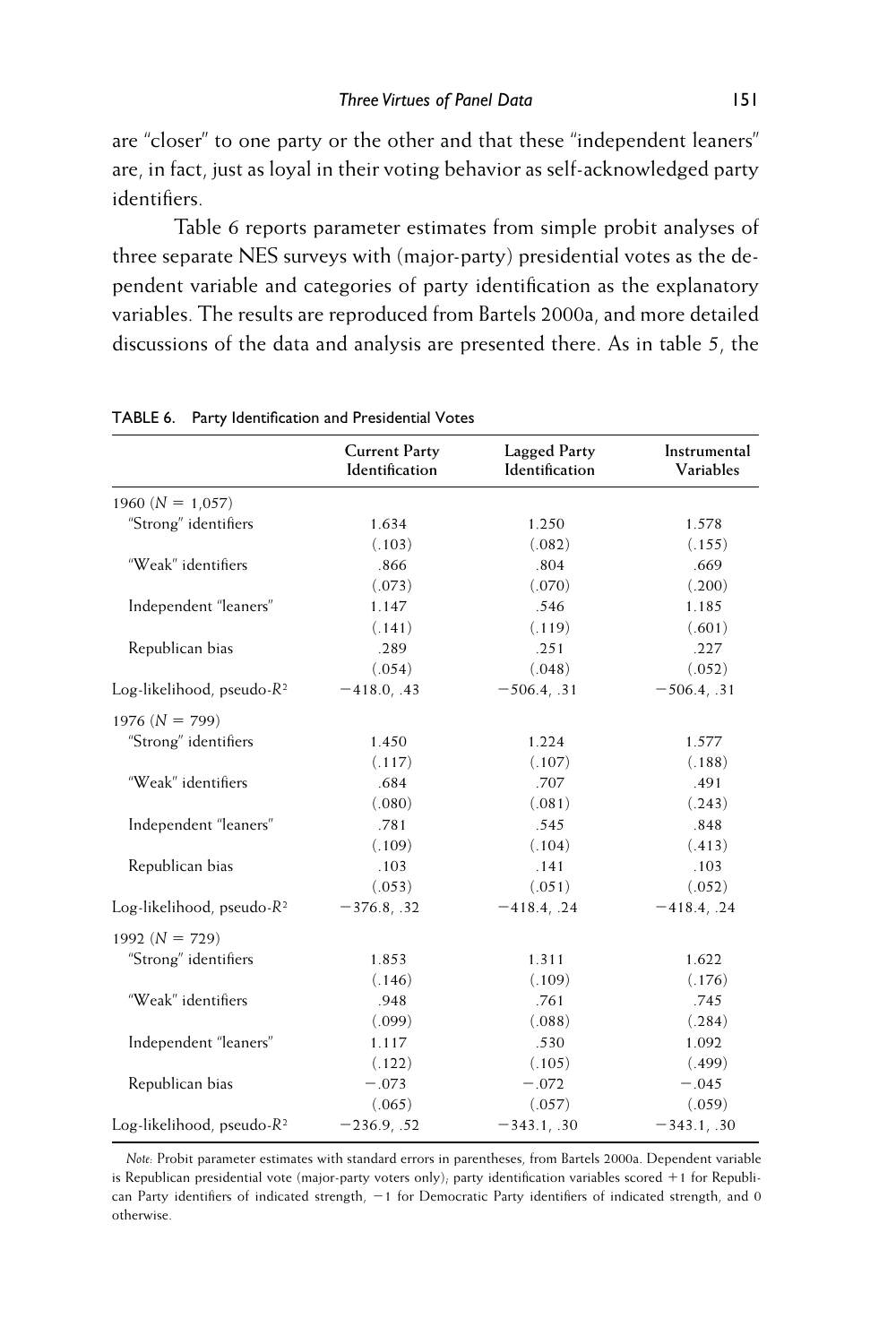first column reports parameter estimates derived from analyses using party identification measured during the heat of each presidential campaign, and the second column reports comparable parameter estimates derived from analyses using party identification measured two years earlier.

The results in the first column of table 6 are strongly consistent with Keith et al.'s claim that independent leaners are closet partisans; while the leaners are notably less loyal in their presidential vote choices than strong party identifiers, they appear in each of the three election years to be somewhat *more* loyal than weak party identifiers. By comparison, the results in the second column are much less consistent with the notion that independent leaners are partisans at heart. Almost all of the estimated effects in the second column are weaker than those in the first column—not surprising, given the fact that partisan loyalties are here being measured two years before the vote choices they are used to explain. However, the decline from the first column to the second is especially steep in the case of independent leaners (a decline of about 45 percent, as against 23 percent for strong identifiers and 8 percent for weak identifiers).

The final column of table 6 provides comparable parameter estimates from analyses in which lagged party identifications are used as instruments for current party identifications in each election year. This instrumental variables analysis simultaneously addresses the problems of endogeneity and measurement error, which turn out in this instance to have largely offsetting effects—endogeneity biases all of the coefficients upward, whereas measurement error biases them all downward to a roughly similar extent. As a result, the instrumental variables parameter estimates are generally quite similar in magnitude to the simple probit parameter estimates in the first column of the table, except in the case of weak party identifiers. But that correspondence is a happy accident, not a reason to conclude that either problem can safely be ignored.

In general, the availability of panel data seems to provide significant leverage on questions of causal priority that could not be addressed convincingly with cross-sectional data, even from an unusually long and rich rolling cross-section. Similar questions of causal priority arise in every field of nonexperimental research, but they are likely to be especially prevalent in the field of campaign studies, where our aim is to understand complex psychological processes operating under the influence of strenuous efforts by campaigners to forge or dissolve links among a wide variety of potentially relevant political attitudes and perceptions.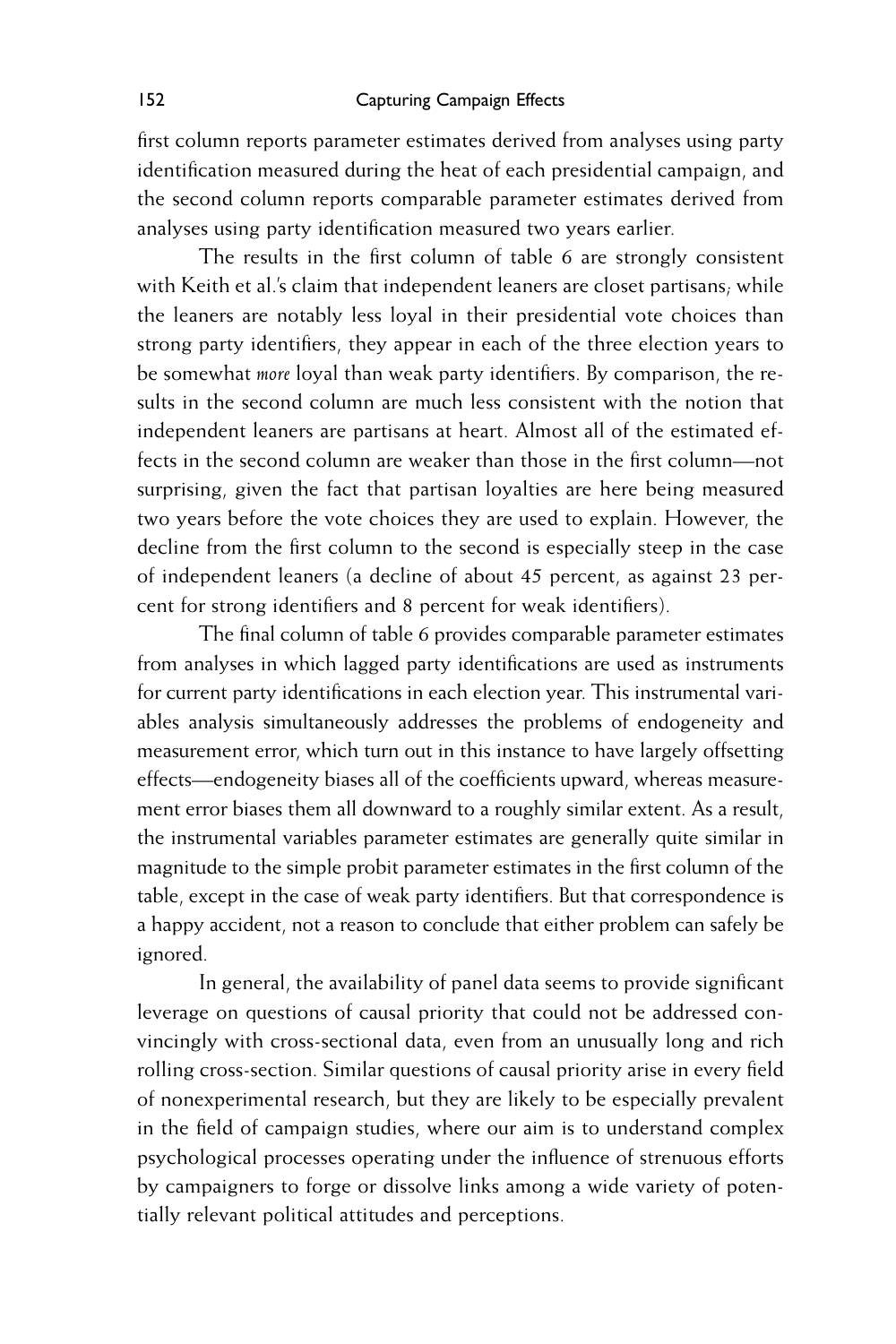# Consequences of Panel Attrition and Conditioning

The preceding discussion emphasizes three attractive features of panel designs for the study of campaign effects but does not address the corresponding drawbacks of panel data. The most serious of these is that the sample surveyed in successive panel waves may become increasingly unrepresentative of the original population, either because some of the first-wave respondents cannot be relocated or refuse to be reinterviewed (panel attrition) or because the experience of being interviewed itself affects the subsequent behavior and responses of those who are reinterviewed (panel conditioning). In either case, observed opinion change in the surviving panel sample may provide a biased estimate of the corresponding opinion change in the relevant population.

Failure to reinterview some panel respondents may result in selection bias if the probability of being reinterviewed is correlated with substantively relevant characteristics of the respondents (Heckman 1976). However, selection bias due to panel attrition seems likely to be a relatively minor problem in practice, at least in cases where panel reinterview rates are not too low. In carefully conducted surveys they need not be low. For example, 75 percent of respondents were retained through three waves of the 1980 NES election-year panel, 78 percent over the two years of the 1990–92 NES panel, and about 90 percent over the six weeks or so between typical NES pre- and postelection interviews. Given these sorts of reinterview rates, the respondents who drop out of a panel would have to be quite different from the survivors in order for their absence to produce serious selection bias.

In any case, well-developed econometric techniques exist for analyzing data in the presence of selection bias (Heckman 1979; Achen 1986). Although these techniques have not, as far as I am aware, been applied to the specific problem of panel attrition, Brehm's (1993) analysis of selection bias due to nonresponse in cross-sectional surveys provides a useful (and, for the most part, reassuring) parallel. Brehm used data from the 1986 and 1988 NES surveys to estimate a variety of familiar regression models (of turnout, candidate evaluation, economic voting, issue preferences, and so on) with and without Heckman-style corrections for selection bias. He concluded (1993, 158) that most of the models "escaped with only small changes to the coefficients."<sup>10</sup>

Unfortunately, biases due to panel conditioning are less well understood and techniques to correct them are less well developed. The most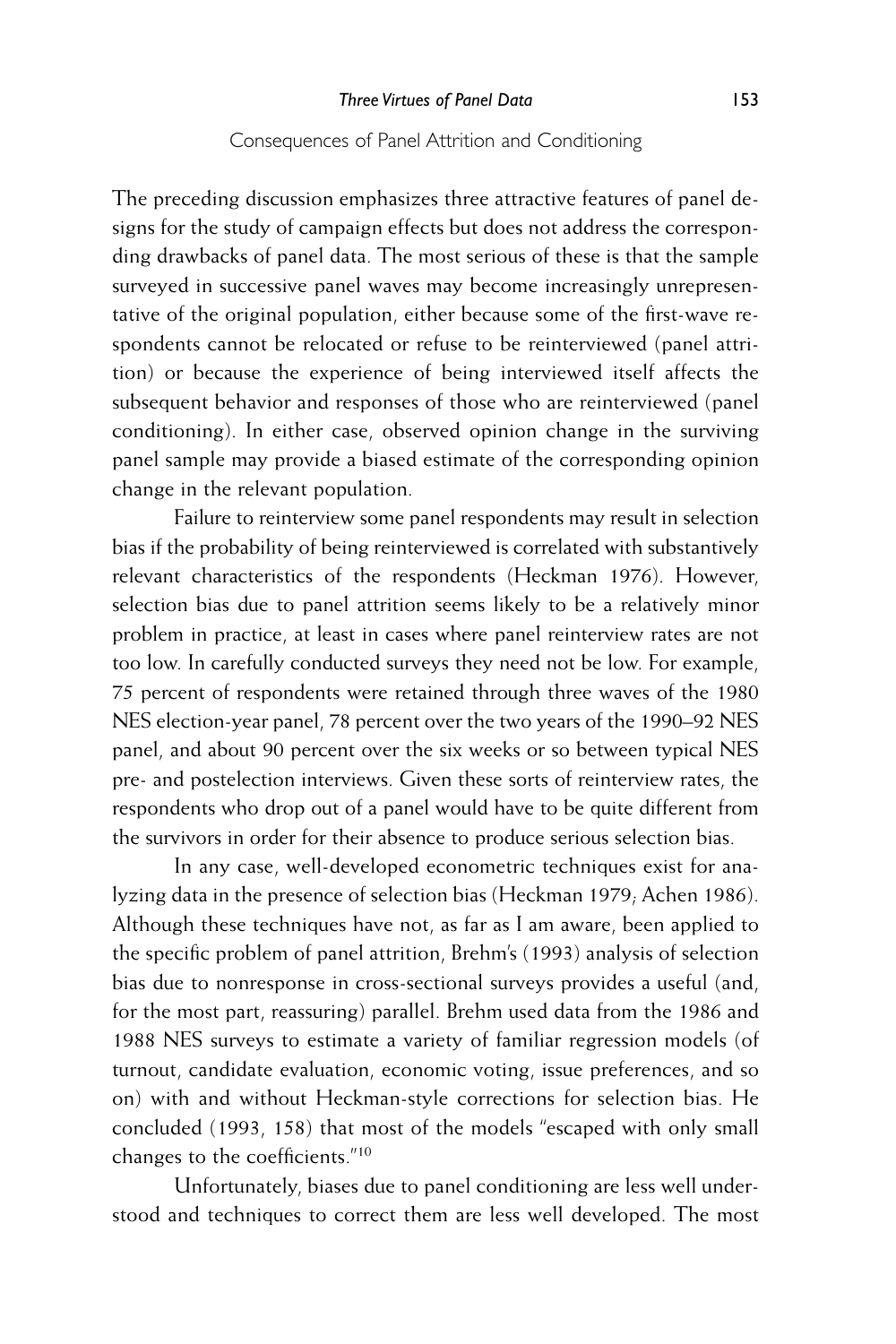straightforward way to investigate the potential effects of panel conditioning is to compare panel responses with responses from a parallel fresh cross-section unexposed to the conditioning process. I provided some comparisons of this sort in a study entitled "Panel Effects in the American National Election Studies" (Bartels 2000b), exploiting the combination of panel reinterviews and fresh cross-section interviews in the 1992 and 1996 NES surveys. As with Brehm's (1993) analysis of nonresponse bias, the results are mostly, though not uniformly, reassuring. Analyses of candidate trait ratings, ideological placements, economic perceptions, and vote choices were largely unaffected by panel conditioning. On the other hand, analyses of campaign interest and turnout produced rather different results among the panel respondents than among respondents in the parallel fresh cross-sections, suggesting that panel conditioning (or panel attrition or both) significantly diluted the value of the panel data for the purposes of those analyses.

Having assessed the magnitude of panel effects in NES surveys, I also proposed some methods for addressing those effects in contexts where they are large enough to be worrisome. Given appropriate auxiliary data, it may be possible to mitigate panel biases using a "semi-pooled" model, including a simple indicator for panel respondents (if the available data include both panel and fresh cross-section components), a proxy for selection bias à la Heckman (if data are available from panel dropouts), or some other fairly parsimonious representation of potential panel effects. If data from a parallel fresh cross-section are sufficiently plentiful, they may facilitate more elaborate "panel adjusted" analyses using a straightforward variant of Franklin's (1990) "auxiliary instrumental variables" estimator. Finally, if auxiliary data and firm prior beliefs about the specific nature of likely panel effects are both lacking, it may be sensible simply to discount the inferential weight of the panel data using "fractional pooling" (Bartels 1996). Examples derived from NES surveys suggest that discounts on the order of 10 to 15 percent may often be appropriate, except for analyses of campaign interest or turnout (Bartels 2000b, 13).

## Combining Panel and Rolling Cross-Section Designs

Another potentially serious limitation of traditional panel designs is that they may provide less leverage than rolling cross-sections do on the impact of specific campaign events, if those events happen to occur between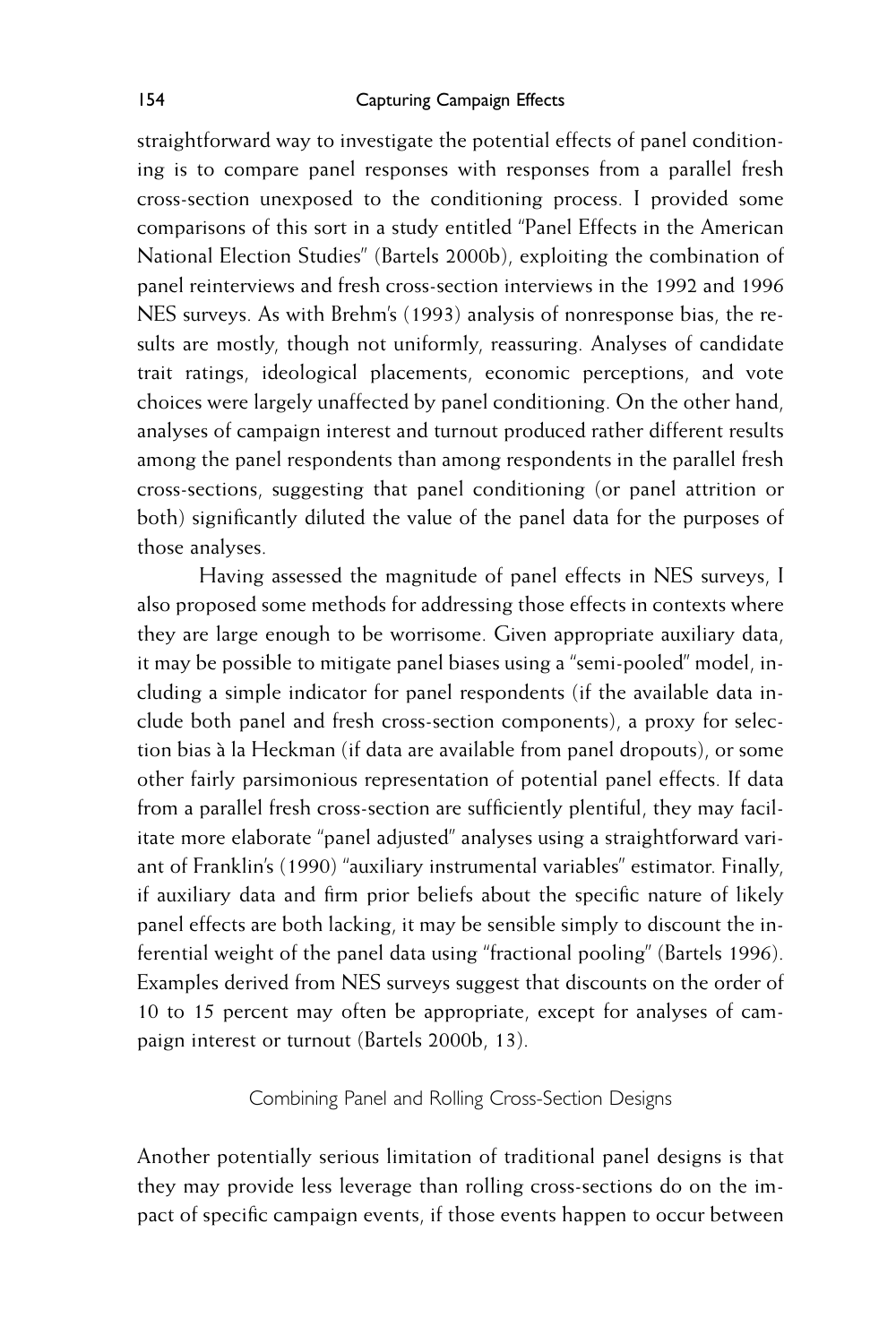successive panel waves. In the 1980 NES panel, for example, observed opinion changes between June and September might in principle be attributable to any event that occurred in the intervening period, including both parties' nominating conventions, economic and foreign policy developments, Reagan's string of campaign gaffes, the emergence of John Anderson as an independent candidate, and media coverage of these and other events. Of course, some attention to *what* opinions changed (Reagan competence ratings? economic perceptions?) and *whose* opinions changed (committed partisans? television news viewers?) may go a long way toward compensating for a lack of precise information about *when* opinions changed. Nevertheless, the sort of simple and elegant interrupted time-series analysis of the impact of specific campaign events facilitated by rolling cross-section designs is likely to be much less feasible with typical panel data.

This limitation of panel data is exacerbated by the inclination of panel study designers to concentrate each wave of interviews in a relatively short and, if possible, relatively tranquil period, in order to minimize heterogeneity in political contexts within each panel wave. Thus, for example, the first two waves of the 1980 NES panel study were conducted in the relatively quiet periods just before and just after the spring primary season. The resulting data are simple to analyze in the traditional framework of panel analysis, since "t<sub>1</sub>" and "t<sub>2</sub>" may be treated for most purposes as constants rather than variables. However, the cost of this simplicity is that most of the real political action occurs between panel waves and is not amenable to detailed dynamic analysis.

An obvious and potentially attractive solution to this dilemma would be to combine panel and rolling cross-section elements in the same survey design, with each panel wave spanning a variety of potentially significant campaign events. In principle, a *rolling panel design* of this sort might span the entire campaign season, with second-wave interviews beginning as soon as (or even before) first-wave interviews end and so on.

When the separate waves of a panel survey are of short duration and widely separated in time, little is lost by treating all of the interviews in a single wave as though they were conducted at the same time. But the longer each panel wave is in the field—and the higher the proportion of potentially important campaign events that occurs within panel waves rather than between panel waves—the more important and potentially interesting it will be to exploit the date of interview as an explanatory variable within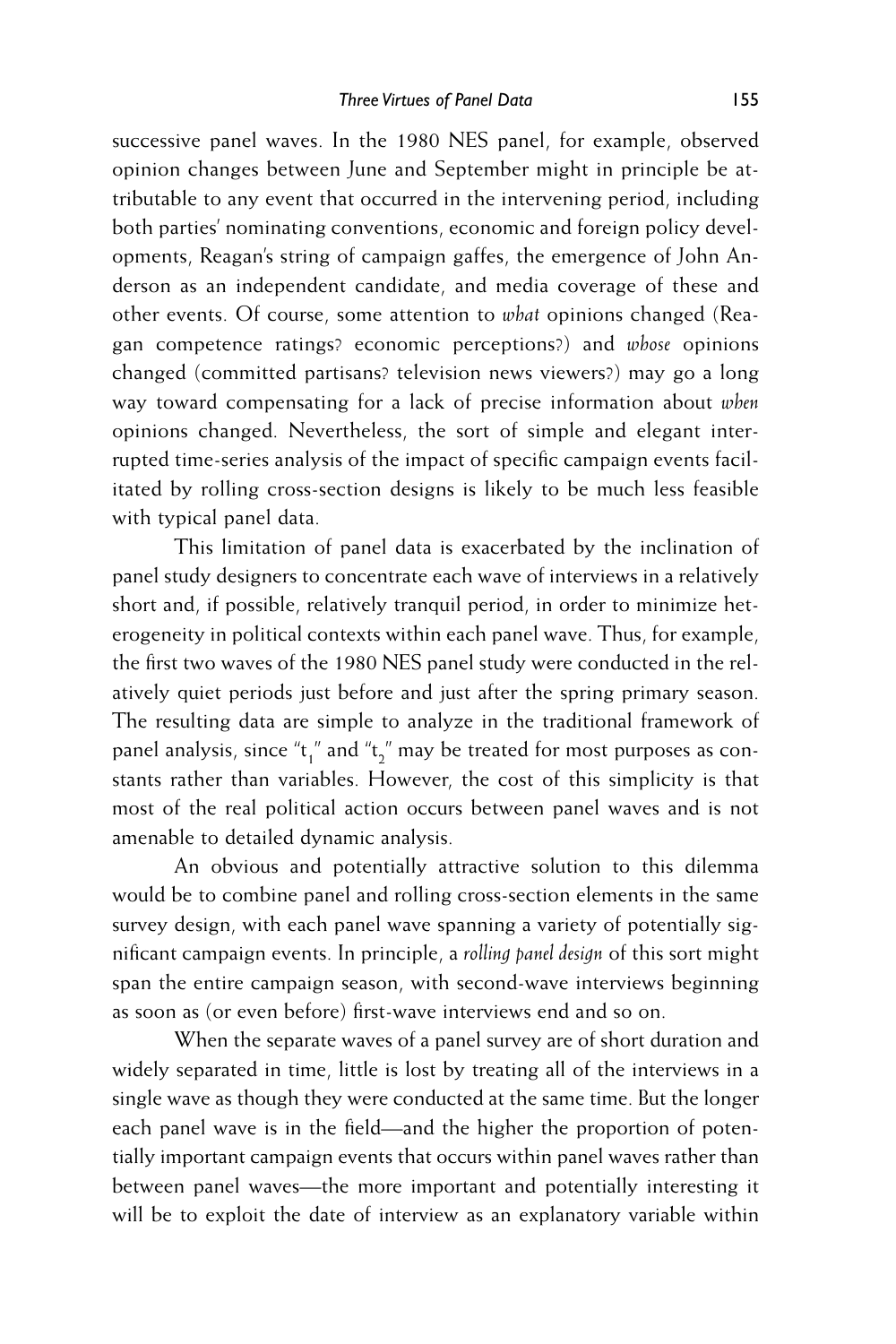each wave, in essentially the same way that rolling cross-section analysis exploits the date of interview as an explanatory variable.

The unresolved problem is how to specify and estimate a model that melds the distinct approaches to dynamic analysis of traditional panel and rolling cross-section designs. Some of the difficulties may be illustrated by considering a general framework for temporal analysis:

$$
Y_{it} = Y_{i0} + \sum_{w=0 \ldots t-1} Y_{iw} \Gamma_w + \sum_{w=0 \ldots t-1} X_i B_w + E_{it}
$$
 (1)

where  $Y_{it}$  is a (1  $\times$  M) vector of politically relevant attitudes and perceptions of respondent *i* on date *t*,  $Y_{i0}$  is the corresponding set of attitudes and perceptions on an arbitrary "date 0" representing the beginning of the campaign,  $X_{\vec{i}}$  is a (1  $\times$  K) vector of fixed characteristics of respondent *i*, and  $E_{\vec{i}}$ is a  $(1 \times M)$  vector of respondent- and date-specific idiosyncratic components in the set of relevant attitudes and perceptions of respondent *i* measured on date *t.* The parameters to be estimated in this model include  $T$  distinct (K  $\times$  M) matrices  $\text{B}_{_{w}}$  relating the evolution of attitudes and perceptions to fixed characteristics of respondents—one for each day of the campaign—and  $T$  distinct (M  $\times$  M) matrices  $\Gamma_{_w}$  relating the evolution of attitudes and perceptions to previous attitudes and perceptions—again, one for each day of the campaign.

This model provides ample scope for potential campaign dynamics. Each relevant attitude or perception may evolve on each day of the campaign in a way that depends upon both exogenous characteristics of respondents and prevailing values of endogenous variables. Thus, in particular, reactions to specific campaign events may be conditioned by respondents' current attitudes (for example, candidate evaluations), fixed characteristics (for example, location in a specific media market), or both.

Unfortunately, this model is much *too* general as it stands. Even in a very simple system with five exogenous characteristics, five endogenous attitudes, and sixty campaign days, there would be three thousand distinct parameters to be estimated. Moreover, even if all these parameters could be estimated, they could not be estimated straightforwardly, because most of the previous values of endogenous variables represented in equation (1) by  $Y_{iw}$  (for  $w = 0 \dots t$ ) are unobserved.

In the present context, the only difference between rolling-cross section and panel data is that in a rolling cross-section *all* of the previous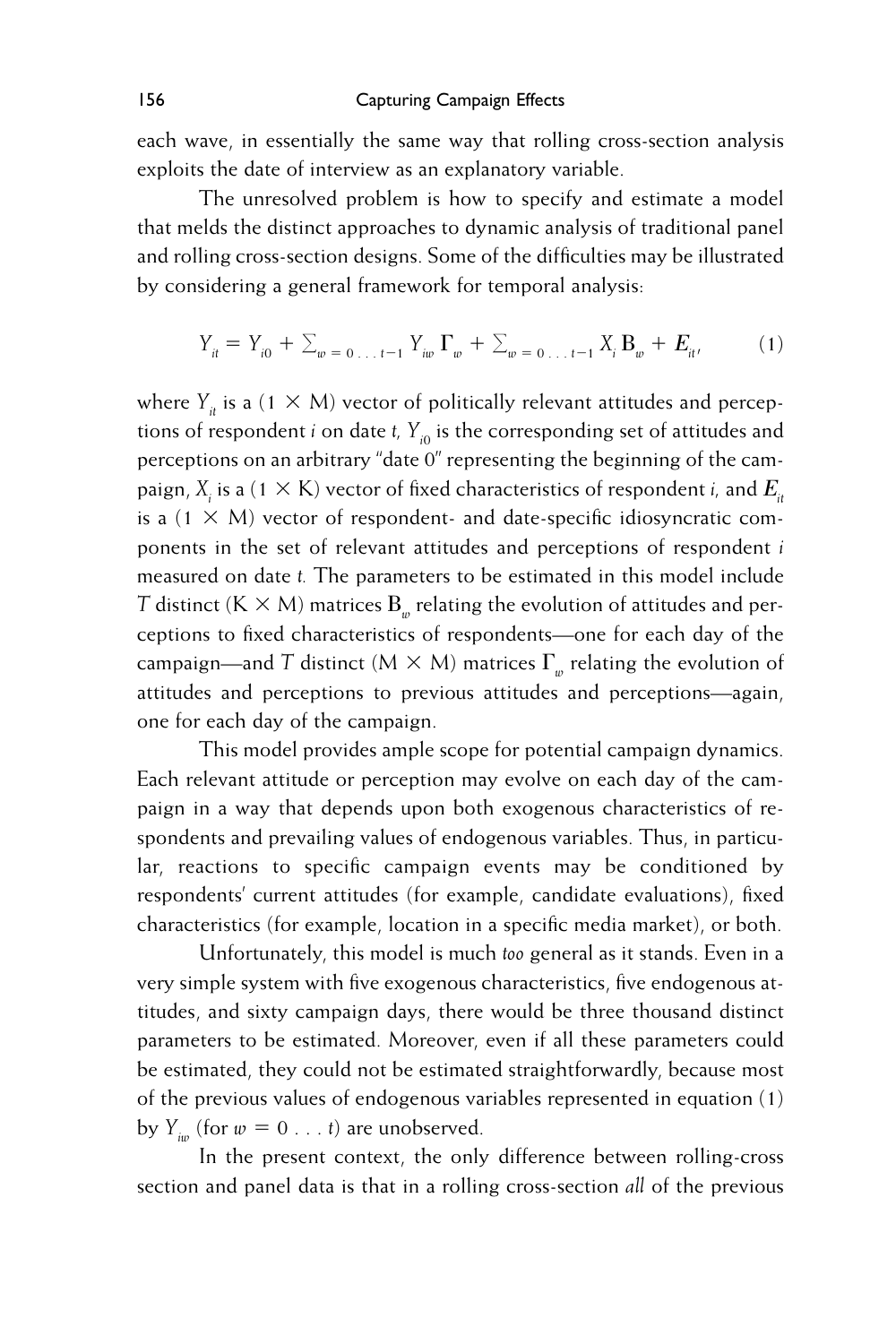values of endogenous variables are unobserved, whereas with panel data at least *some* of these values are observed. In either case, the model must be simplified in a way that finesses the problem of missing data while doing as little violence as possible to the political processes at work in actual campaign settings.<sup>11</sup>

If  $Y_{it}$  represents attitudes measured in the second wave of a panel study, we do have one previous set of observations for each respondent, *Yis*, with  $s < t$ . Applying the same model to  $Y_i$  as to  $Y_i$  and differencing produces

$$
Y_{it} - Y_{is} = \sum_{v=s \dots t-1} Y_{iv} \Gamma_v + \sum_{v=s \dots t-1} X_i B_v + (E_{it} - E_{is}).
$$
 (2)

One thing to note about equation (2) is that the original disturbance term  $E_{\mu}$  in equation (1) now becomes ( $E_{\mu} - E_{\mu}$ ). This change is likely to be a blessing, since the differencing eliminates any individual-specific fixed effects in the idiosyncratic components.12 However, the second thing to note about equation (2) is that observed opinion change between the first and second waves still depends upon unobserved intervening values of the endogenous variables. We might deal with this complication in any of (at least) three ways.

(1) If the endogenous variables are believed to have only modest effects on reactions to campaign events, we might assume that  $\Gamma_{\nu} = 0$  for all *v.* In that case, we are left with observed changes in the endogenous variables as time-varying functions of exogenous respondent characteristics. Even this simplest approach is likely to represent a considerable improvement over straightforward cross-sectional analysis, since only the incremental impact of endogenous variables, rather than their total impact, is omitted (or absorbed in the effects of the exogenous characteristics).

(2) If the endogenous variables evolve fairly slowly, we might be tempted to simply replace each intervening value  $Y_{i,p}$  with the corresponding first-wave value *Y<sub>is</sub>*. In that case, we are left with observed changes in the endogenous variables as time-varying functions of both exogenous respondent characteristics and first-wave values of endogenous variables. In exchange for the inelegance and added complexity of the resulting model, we at least allow for some possibility of investigating how attitudes at each point in the campaign condition responses to subsequent campaign events.

(3) If the endogenous variables do not evolve slowly and their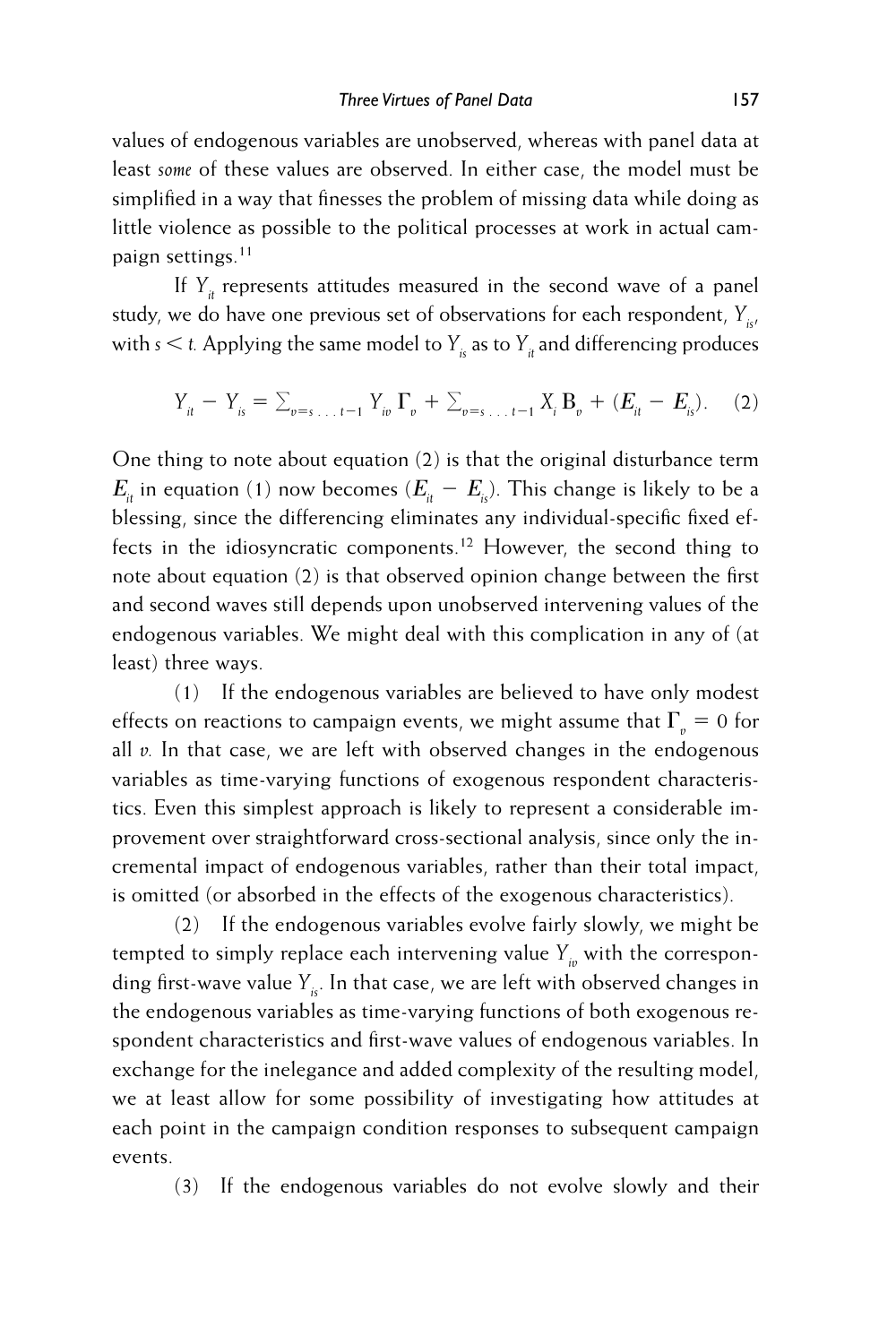dynamic effects are non-negligible, it may be necessary to construct instruments for the intervening values of endogenous variables  $Y_{i,j}$  using the exogenous characteristics  $X_i$  or the observed first-wave values  $Y_i$  or both. Obviously, this is a much more daunting approach, since it requires both careful attention to identifying restrictions and a great deal of data. Whether the possibility is even worth pursuing seems to me to be an open question.<sup>13</sup>

Even if it is possible somehow to finesse the problem of missing data for intervening values of the endogenous variables, we are left with the problem of further simplifying the model to reduce the number of parameters to be estimated. A moment's reflection will confirm that distinct date-specific effects cannot be identified for any day on which there are no respondents. Thus, if all first-wave interviews occurred on a single day s and all second-wave interviews on a single day *t*, only a single  $(K \times M)$ matrix B and a single (M  $\times$  M) matrix  $\Gamma$  could be estimated for the intervening period  $t - s$ . Then we are back in the traditional panel framework, with no hope of distinguishing date-specific effects and with the problem of missing data for intervening values of endogenous variables suppressed but not eliminated.

Even if there are panel respondents on every day of the campaign, it will obviously not be feasible or desirable to estimate a separate  $(K \times M)$ matrix  $\bm{\mathtt{B_o}}$  and a separate (M  $\times$  M) matrix  $\bm{\Gamma_v}$  for every day. This embarrassment of parameters might be reduced in a variety of ways, including

- grouping days into weeks or other potentially meaningful time periods,
- imposing linear or other constraints on the daily effects over part or all of the campaign period, $14$  or
- setting daily effects to zero for days with no salient campaign events, such as major speeches, scandals, or debates.

Which of these simplifications (or others or combinations of these and others) will turn out to be most fruitful is a substantive—theoretical and empirical—question. Previous work with rolling cross-section models (e.g., Johnston et al. 1992; Blais and Boyer 1996) provides some relevant suggestions, but insight and experience will be required to adapt these suggestions in order to develop tractable models that fully exploit the distinctive virtues of panel data in complex dynamic settings.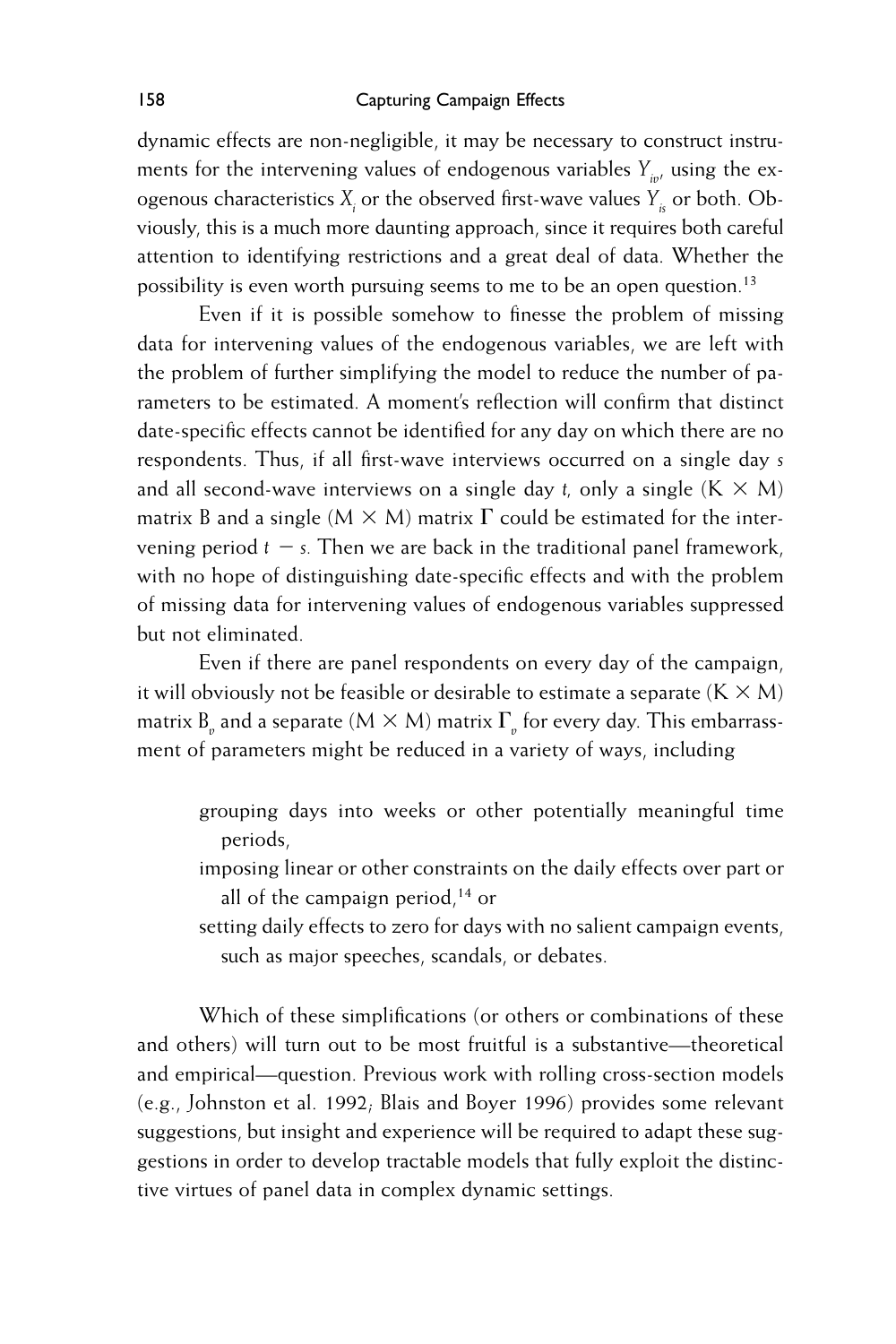#### **NOTES**

News about research design and data analysis have been significantly shaped by the precepts and examples provided over many years by Christopher Achen and Henry Brady. Achen, Kathryn Cirksena, Charles Franklin, Shanto Iyengar, Simon Jackman, John Jackson, Norman Nie, G. Bingham Powell, John Zaller, and anonymous referees provided helpful comments on three previous pieces (Bartels 1993, 2000a, 2000b) from which some of the arguments and data analysis presented here are adapted. Additional arguments and examples derive from discussions with Steven Rosenstone and John Zaller. All of my empirical analysis is based upon data from NES, originally collected by the Center for Political Studies, University of Michigan, and made available through the Inter-University Consortium for Political and Social Research. I am grateful to the Woodrow Wilson School of Public and International Affairs at Princeton University, the John Simon Guggenheim Memorial Foundation, and the Pew Charitable Trusts for generous financial support of the research reported here.

1. The job performance measures included a general approval item plus specific items on Carter's handling of the Iranian hostage crisis, inflation, unemployment, and the energy crisis. The specific trait measures for each candidate included three items each tapping character ("power-hungry," "moral," and "dishonest"), leadership ("inspiring," "provide strong leadership," and "weak"), and competence ("develop good relations with other countries," "solve our economic problems," and "knowledgeable"). Issue preferences and candidate issue placements were also analyzed by Bartels (1993) but are omitted here.

2. To guard against the possibility of estimating spurious partisan or media exposure effects, all of the analyses included age, education, and race as additional control variables.

3. The main assumptions underlying the Wiley and Wiley model are that the measurement process produces constant error variance in each wave of the panel and that measurement errors for the same respondent in different waves of the panel are uncorrelated. I augmented the standard Wiley and Wiley model to incorporate the effects of demographic characteristics—age, education, race, and party identification—on newspaper and television news exposure in each wave of the panel and to allow for possible correlations between unmeasured factors affecting newspaper exposure and television news exposure in each wave (though these correlations turned out to be small: .03 in June and  $-.13$  in September). I also explored a variety of other generalizations of the standard Wiley and Wiley assumptions—for example, by allowing measurement error variances to differ across panel waves or by allowing measurement errors for different responses by the same respondent to be correlated; none produced more than marginal improvements in the statistical fit of the model, and none appreciably changed the substantive results. These results are consistent with those reported by Feldman (1990, 33, 38), who applied the Wiley and Wiley model to a variety of political survey items (party identification, issue positions, and candidate evaluations) using data from a five-wave panel, for which the model is, as here, overidentified. He concluded that "the simple measurement model fits very well."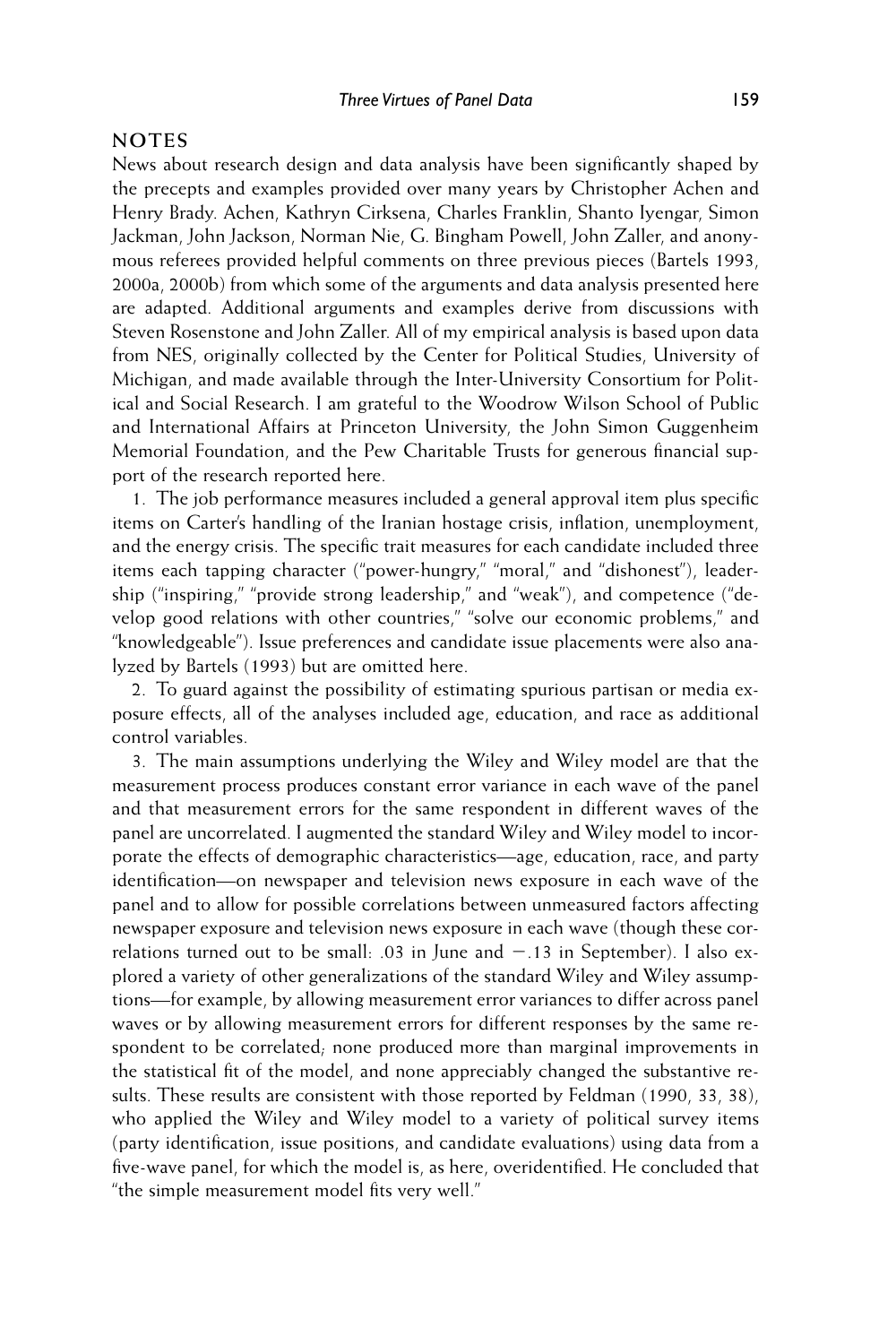4. For more on the interpretation and political significance of these media effects, see Bartels 1993; Zaller 1996.

5. A similar pattern appears in estimated newspaper exposure effects not reported here.

6. Green, Palmquist, and Schickler's (2002) work on the measurement properties of party identification provides a good example of benchmark analysis that could easily and fruitfully be drawn upon in subsequent analyses in which party identification appears as an explanatory variable. Of course, some experience will be required to gauge how much the measurement properties of different attitudes and perceptions vary across survey settings. Ironically, we know much more about the measurement properties of party identification than of many other common explanatory variables that are much less reliable.

7. Simply analyzing "change scores" as a function of intervening characteristics or events imposes the restrictive assumption that the magnitude and direction of change is uncorrelated with the original attitude or perception. This restrictive assumption is violated by many reasonable models of opinion change, including Bayesian models of the sort motivating the analysis of Bartels (1993) described here. Analyzing "change scores" with original attitudes as explanatory variables is equivalent to analyzing subsequent attitudes with original attitudes as explanatory variables, except for a one-unit shift in the coefficient attached to original attitudes.

8. I exclude from consideration here analyses in which current opinions are impressively "explained" by essentially redundant contemporaneous factors, as when vote intentions are "explained" by evaluations of the competing candidates.

9. The concept of "Granger causality" in time-series analysis is essentially identical. See, e.g., Freeman 1983; Freeman, Williams, and Lin 1989.

10. The two most notable exceptions to this generalization were a significant overestimate of the intercept in a model of turnout and a significant underestimate of the impact of political information (as measured by familiarity with the candidates) in a model of congressional voting. The latter bias is especially worrisome given the prominence of political information as a conditioning variable in recent campaign studies.

11. Brady and Johnston's (1996) discussion of rolling cross-section models is very much in this spirit. Specific comparisons between their models and the more general formulation offered here are left as an exercise for the reader.

12. In effect, this is another aspect of the increased efficiency of panel estimation referred to in the section "Prior Measurement of Dependent Variables."

13. I note in passing that, well before this point in their parallel discussion of cross-sectional models, Brady and Johnston (1996, 9–10) warn that "[i]f this kind of change occurs, then the estimation problem is very difficult, and the simple methods we are exploring in this paper may become problematic. We hope to explore this problem in detail in other papers, but for the moment we simply note that this poses some substantial difficulties."

14. Some guidance along these lines might be provided by the literature on time-varying parameter models in time-series analysis (Beck 1983; Newbold and Bos 1985).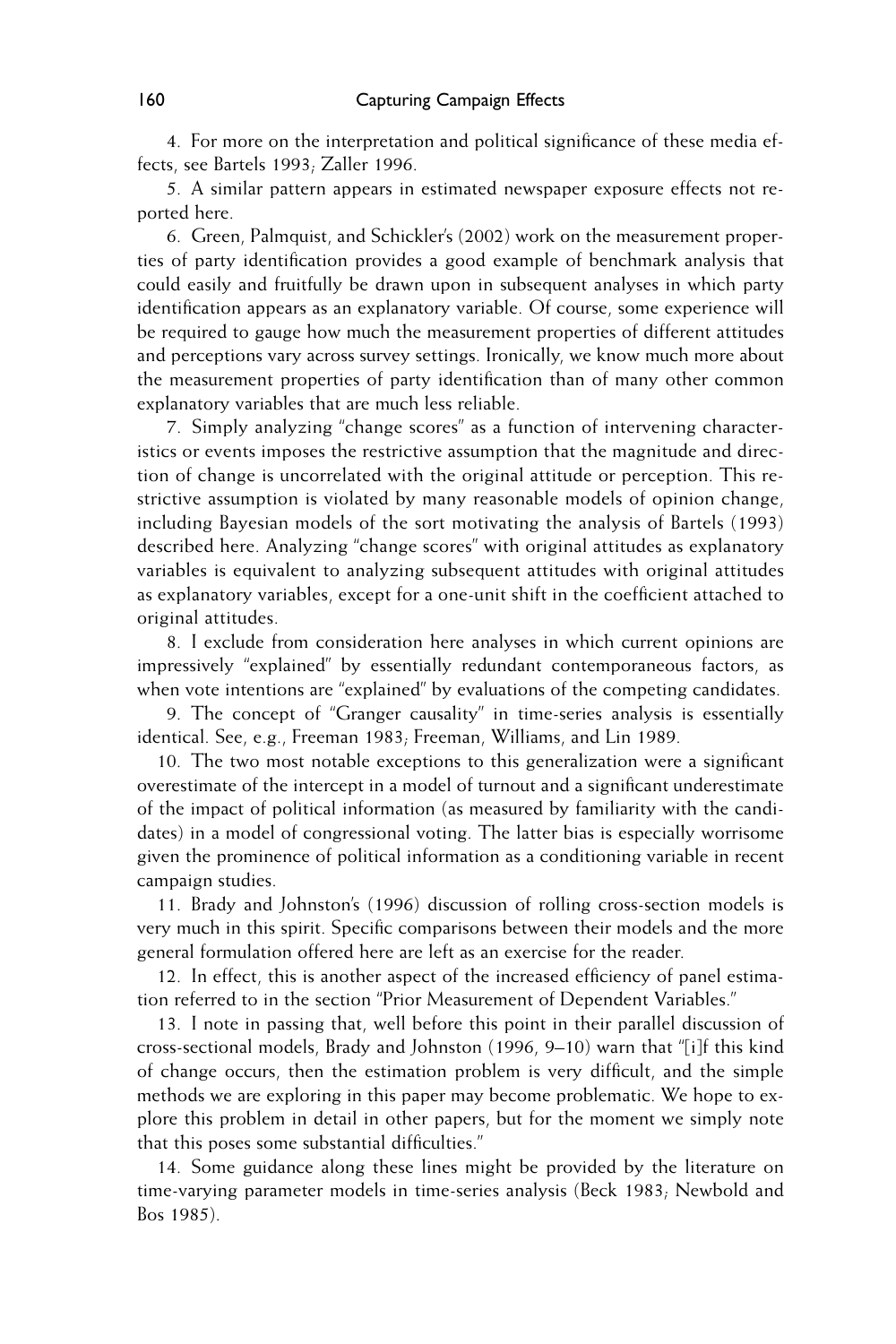#### **REFERENCES**

Achen, Christopher H. 1975. "Mass Political Attitudes and the Survey Response." *American Political Science Review* 69:1218–23.

———. 1983. "Toward Theories of Political Data." In *Political Science: The State of the Discipline,* ed. Ada W. Finifter. Washington, DC: American Political Science Association.

———. 1986. *The Statistical Analysis of Quasi-Experiments.* Berkeley: University of California Press.

- Bartels, Larry M. 1988. *Presidential Primaries and the Dynamics of Public Choice.* Princeton: Princeton University Press.
	- ———. 1991. "Instrumental and 'Quasi-Instrumental' Variables." *American Journal of Political Science* 35:777–800.

———. 1993. "Messages Received: The Political Impact of Media Exposure." *American Political Science Review* 87:267–85.

———. 1996. "Pooling Disparate Observations." *American Journal of Political Science* 40:905–42.

———. 2000a. "Partisanship and Voting Behavior, 1952–1996." *American Journal of Political Science* 44:35–50.

———. 2000b. "Panel Effects in the American National Election Studies." *Political Analysis* 8:1–20.

———. 2000c. "Campaign Quality: Standards for Evaluation, Benchmarks for Reform." In *Campaign Reform: Insights and Evidence,* ed. Larry M. Bartels and Lynn Vavreck. Ann Arbor: University of Michigan Press.

- Beck, Nathaniel. 1983. "Time-Varying Parameter Regression Models." *American Journal of Political Science* 27:557–600.
- Berelson, Bernard R., Paul F. Lazarsfeld, and William N. McPhee. 1954. *Voting: A Study of Opinion Formation in a Presidential Campaign.* Chicago: University of Chicago Press.
- Blais, André, and Martin Boyer. 1996. "Assessing the Impact of Televised Debates: The Case of the 1988 Canadian Election." *British Journal of Political Science* 26: 143–64.

Bollen, Kenneth A. 1989. *Structural Equations with Latent Variables.* New York: Wiley.

- Box-Steffensmeier, Janet M., and Charles H. Franklin. 1995. "The Long Campaign: Senate Elections in 1992." In *Democracy's Feast: Elections in America,* ed. Herbert F. Weisberg. Chatham, NJ: Chatham House.
- Brady, Henry E. 1993. "It's Not Just Measurement Error: Guessing and Interpersonal Incomparabilities in the Survey Response." Paper presented at the annual meeting of the Midwest Political Science Association, Chicago.
- Brady, Henry E., and Richard Johnston. 1996. "Statistical Methods for Analyzing Rolling Cross-Sections with Examples from the 1988 and 1993 Canadian Election Studies." Paper presented at the annual meeting of the Midwest Political Science Association, Chicago.
- Brehm, John. 1993. *The Phantom Respondents: Opinion Surveys and Political Representation.* Ann Arbor: University of Michigan Press.
- Converse, Philip E. 1964. "The Nature of Belief Systems in Mass Publics." In *Ideology and Discontent,* ed. David E. Apter. New York: Free Press.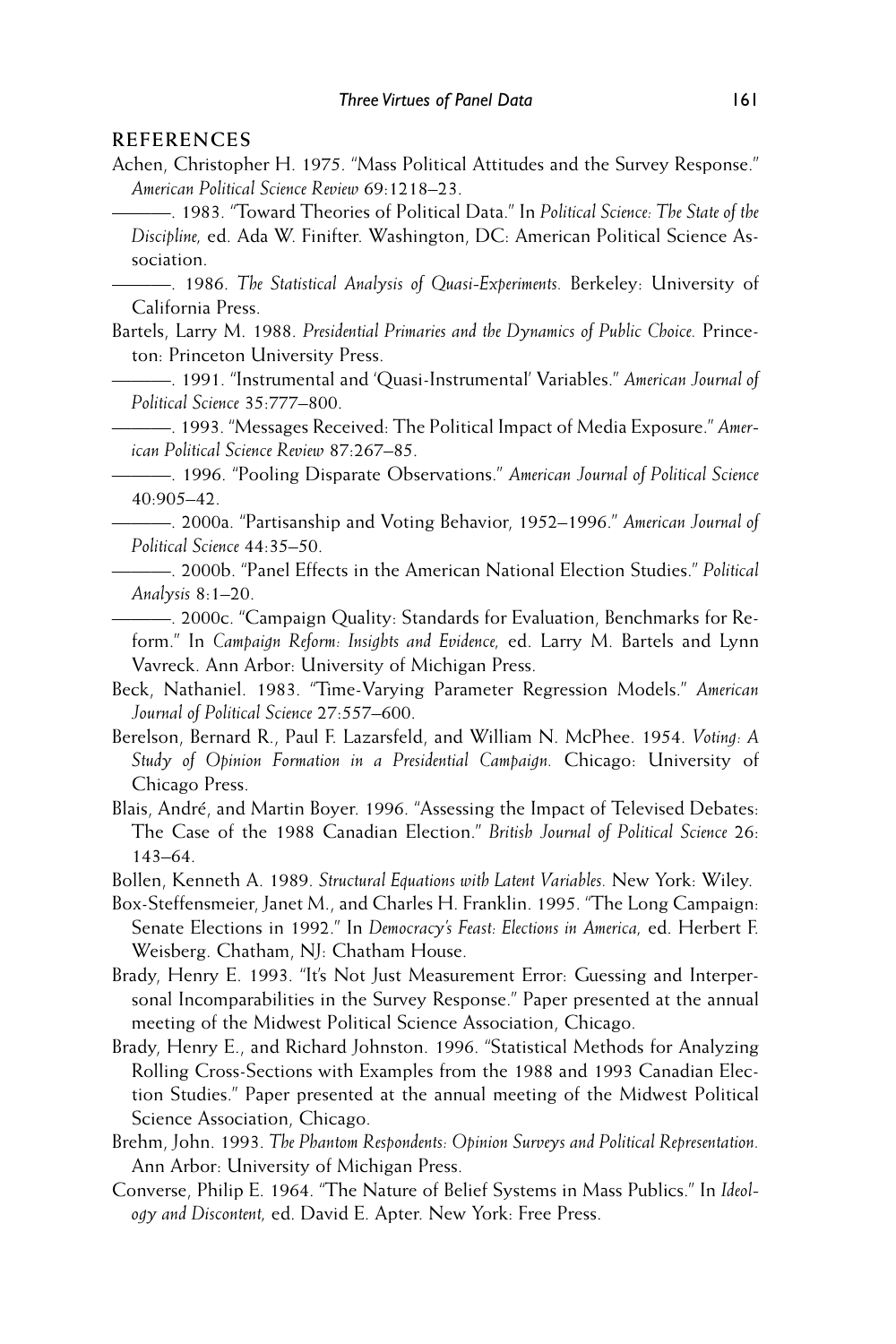- Cook, Thomas D., and Donald T. Campbell. 1979. *Quasi-Experimentation: Design and* Analysis Issues for Field Settings. Boston: Houghton Mifflin.
- Feldman, Stanley. 1990. "Measuring Issue Preferences: The Problem of Response Instability." *Political Analysis* 1:25–60.
- Finkel, Steven E. 1993. "Reexamining the 'Minimal Effects' Model in Recent Presidential Campaigns." *Journal of Politics* 55:1–21.
- Franklin, Charles H. 1990. "Estimation across Data Sets: Two-Stage Auxiliary Instrumental Variables Estimation (2SAIV)." *Political Analysis* 1:1–24.
- Freeman, John R. 1983. "Granger Causality and the Time Series Analysis of Political Relationships." *American Journal of Political Science* 27:327–58.
- Freeman, John R., John T. Williams, and Tse-min Lin. 1989. "Vector Autoregression and the Study of Politics." *American Journal of Political Science* 33:842–77.
- Fuller, Wayne A. 1987. *Measurement Error Models.* New York: Wiley.
- Green, Donald P., Bradley Palmquist, and Eric Schickler. 2002. *Partisan Hearts and Minds: Political Parties and the Social Identities of Voters.* New Haven: Yale University Press.
- Heckman, James J. 1976. "The Common Structure of Statistical Models of Truncation, Sample Selection, and Limited Dependent Variables and a Simple Estimator for Such Models." *Annals of Economic and Social Measurement* 5:475–92.

- Heise, David R. 1969. "Separating Reliability and Stability in Test-Retest Correlation." *American Sociological Review* 34:93–101.
- Jennings, M. Kent, and Richard G. Niemi. 1981. *Generations and Politics: A Panel Study of Young Adults and Their Parents.* Princeton: Princeton University Press.
- Johnston, Richard, André Blais, Henry E. Brady, and Jean Crête. 1992. *Letting the People Decide: Dynamics of a Canadian Election.* Montreal: McGill-Queen's University Press.
- Johnston, Richard, and Henry E. Brady. 2002. "The Rolling Cross-Section Design." *Electoral Studies* 21:283–95.
- Jöreskog, Karl G. 1979. "Statistical Models and Methods for Analysis of Longitudinal Data." In *Advances in Factor Analysis and Structural Equation Models,* ed. Karl G. Jöreskog and Dag Sörbom. Cambridge, MA: ABT Books.
- Just, Marion R., Ann N. Crigler, Dean E. Alger, Timothy E. Cook, Mantague Kern, and Darrell M. West. 1996. *Crosstalk: Citizens, Candidates, and the Media in a Presidential Campaign.* Chicago: University of Chicago Press.
- Keith, Bruce E., David B. Magleby, Candice J. Nelson, Elizabeth Orr, Mark C. Westlye, and Raymond E. Wolfinger. 1992. *The Myth of the Independent Voter*. Berkeley: University of California Press.
- Lazarsfeld, Paul F., Bernard Berelson, and Hazel Gaudet. 1948. *The People's Choice.* New York: Columbia University Press.
- Markus, Gregory B. 1982. "Political Attitudes during an Election Year: A Report on the 1980 NES Panel Study." *American Political Science Review* 76:538–60.
- Newbold, Paul, and Theodore Bos. 1985. *Stochastic Parameter Regression Models.* Newbury Park, CA: Sage.
- Patterson, Thomas E. 1980. *The Mass Media Election: How Americans Choose Their President.* New York: Praeger.

<sup>———. 1979. &</sup>quot;Sample Selection Bias as a SpeciAcation Error." *Econometrica* 47: 153–61.